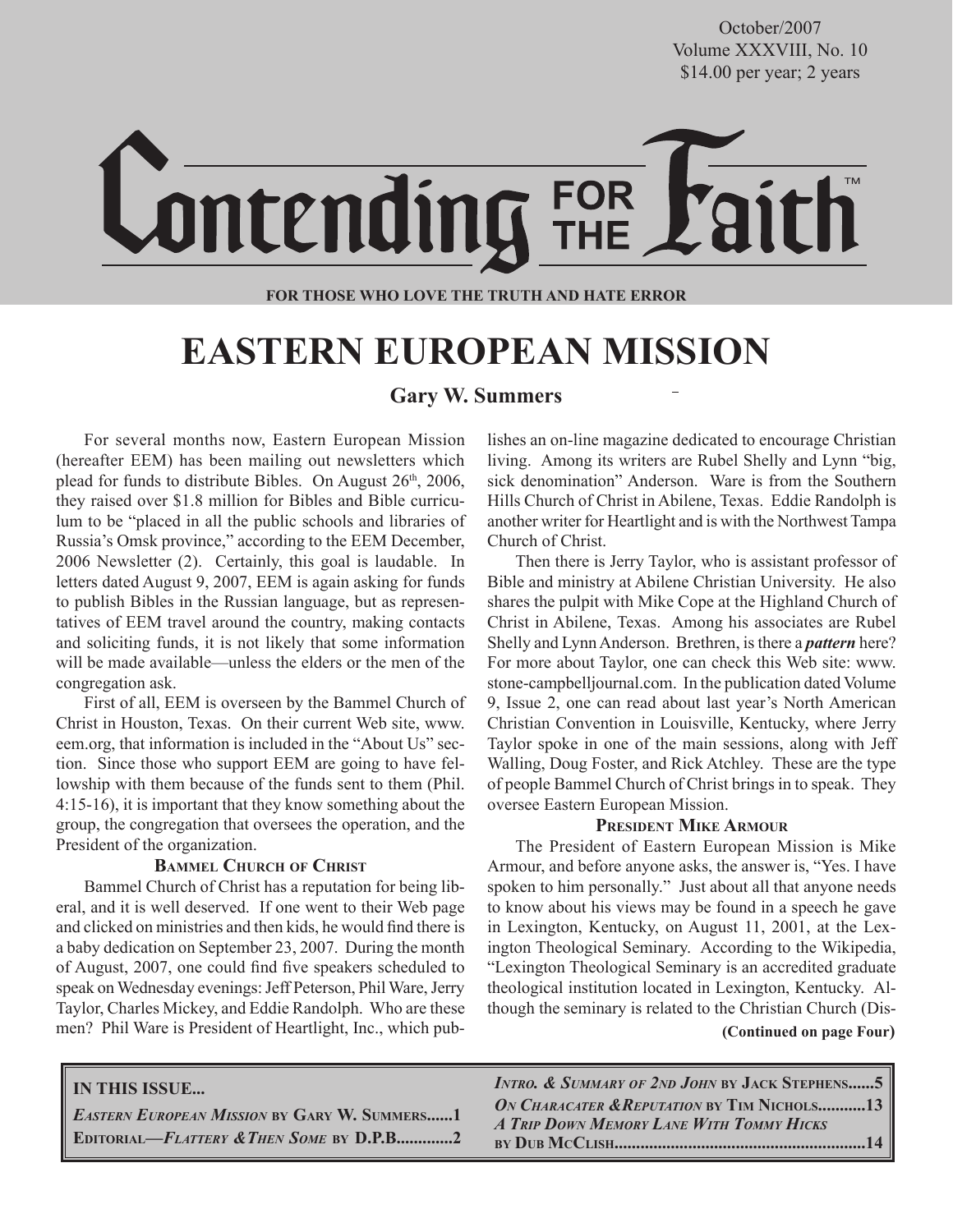

#### **David P. Brown, Editor and Publisher jbrow@charter.net**

*COMMUNICATIONS received by CONTENDING FOR THE FAITH and/or its Editors are viewed as intended FOR PUBLICATION unless otherwise stated. Whereas we respect confidential information, so described, everything else sent to us we feel free to publish without further permission being necessary. Anything sent to us NOT for publication, please indicate this clearly when you write. Please address such letters directly to the Editor-in-Chief David P. Brown, P.O. Box 2357, Spring, Texas 77383. Telephone: (281) 350-5516.*

#### **SUBSCRIPTIONS RATES**

*Single Subscriptions: One Year, \$14.00; Two Years, \$24.00. Club Rate: Three One-Year Subscriptions, \$36; Five One-Year Subscriptions, \$58.00. Whole Congregation Rate: Any congregation entering each family of its entire membership with single copies being mailed directly to each home receives a \$3.00 discount off the Single Subscription Rate, i.e., such whole congregation subscriptions are payable in advance at the rate of \$11.00 per year per family address. Foreign Rate: One Year, \$30.*

#### **ADVERTISING POLICY & RATES**

*CONTENDING FOR THE FAITH was begun and continues to exist to defend the gospel (Philippians 1:7,17) and refute error (Jude 3). Therefore, we are interested in advertising only those things that are in harmony with what the Bible authorizes (Colossians 3:17). We will not knowingly advertise anything to the contrary. Hence, we reserve the right to refuse any offer to advertise in this paper.*

*All setups and layouts of advertisements will be done by CONTENDING FOR THE FAITH. A one-time setup and layout fee for each advertisement will be charged if such setup or layout is needful. Setup and layout fees are in addition to the cost of the space purchased for advertisement. No major changes will be made without customer approval.*

*All advertisements must be in our hands no later than two (2) months preceding the publishing of the issue of the journal in which you desire your advertisement to appear. To avoid being charged for the following month, ads must be canceled by the first of the month. We appreciate your understanding of and cooperation with our advertising policy.*

*MAIL ALL SUBSCRIPTIONS, ADVERTISEMENTS AND LETTERS TO THE EDITOR-IN-CHIEF, P. O. Box 2357, Spring, Texas 77383-2357. COST OF SPACE FOR ADS: Back page, \$300.00; full page, \$300.00; half page, \$175.00; quarter page, \$90.00; less than quarter page, \$18.00 per column-inch. CLASSIFIED ADS: \$2.00 per line per month. CHURCH DIREC-TORY ADS: \$30.00 per line per year. SETUP AND LAYOUT FEES: Full page, \$50.00; half page, \$35.00; anything under a half page, \$20.00.*

*CONTENDING FOR THE FAITH is published monthly. P. O. Box 2357, Spring, Texas 77383-2357 Telephone: (281) 350-5516.*

> **Ira Y. Rice, Jr., Founder August 3, 1917-October 10, 2001**

### *Editorial...* **FLATTERY AND THEN SOME**

Take a look at the article from *The "New" Gospel Journal* at the bottom of page three of this issue of *CFTF*. Talk about flattery gone to seed. *How they write in public the direct opposite of what they have said in private about Joseph Meador—especially is this the case with the T"N"GJ Board's remarks.* The tributes of the T"N"GJ Board and *T"N"GJ* co-editors amount to what one would expect to hear from sectarian pastors in their "good words and fair speeches" funeral orations, the design of which is to ignore the facts in a person's life. But we have come to expect such scripted applause from these self-proclaimed "balanced brethren."

 A little over two years ago Curtis Cates and Joseph resigned from The Gospel Journal Board, but were talked back on to it by the remaining board members. Then, as was intended in the first place, Dub McClish and Dave Watson were forced out of their respective positions with *The Gospel Journal. How very convenient for the defenders and promoters of those who caused McClish and Watson to resign under duress from TGJ to ignore questions that go to the motives or reasons behind the TGJ Board's actions against McClish and Watson.*  Further, these same collusionists continue to do all within their power to keep all the facts that bear on the case from the church.

Standing in pious mortification TGJ Board took and continues to take the attitude set out in the following statement—*The very idea that any member of the church would have the audacity to question our motives. We are the "balanced brethren"—Curtis Cates, Joseph Meador, Ken Ratcliff and Tommy Hicks.* But the *T"N"GJ* "balanced brethren" and their supporters immediately played the "motive card" regarding those of us who oppose their actions. This is their practiced mode of operation—*you can't do that, but we can*. They conveniently ignore the real problems and are as busy as bees in labeling those of us who oppose their biblically unauthorized acts as villains of the baser sort. But what else can they do, for they certainly cannot deal with the facts in the case and they are too proud to repent? Thus, they continue to attempt to vilify those who oppose them. And with every move on their part to that end concerning us, they sear their conscience even more.

Why did the whole crowd "observe the Passover" regarding Joseph's Gestalt Therapy, Oriental philosophy and his Yoga "doings"? However, their silence on those matters was expected. Remember, this has been the way they have dealt with Dave Miller's and Stan Crowley's doctrines from the beginning. *What else can they do, since they refuse to repent or publicly defend their position with an appeal to the facts and Scriptures bearing on the case?*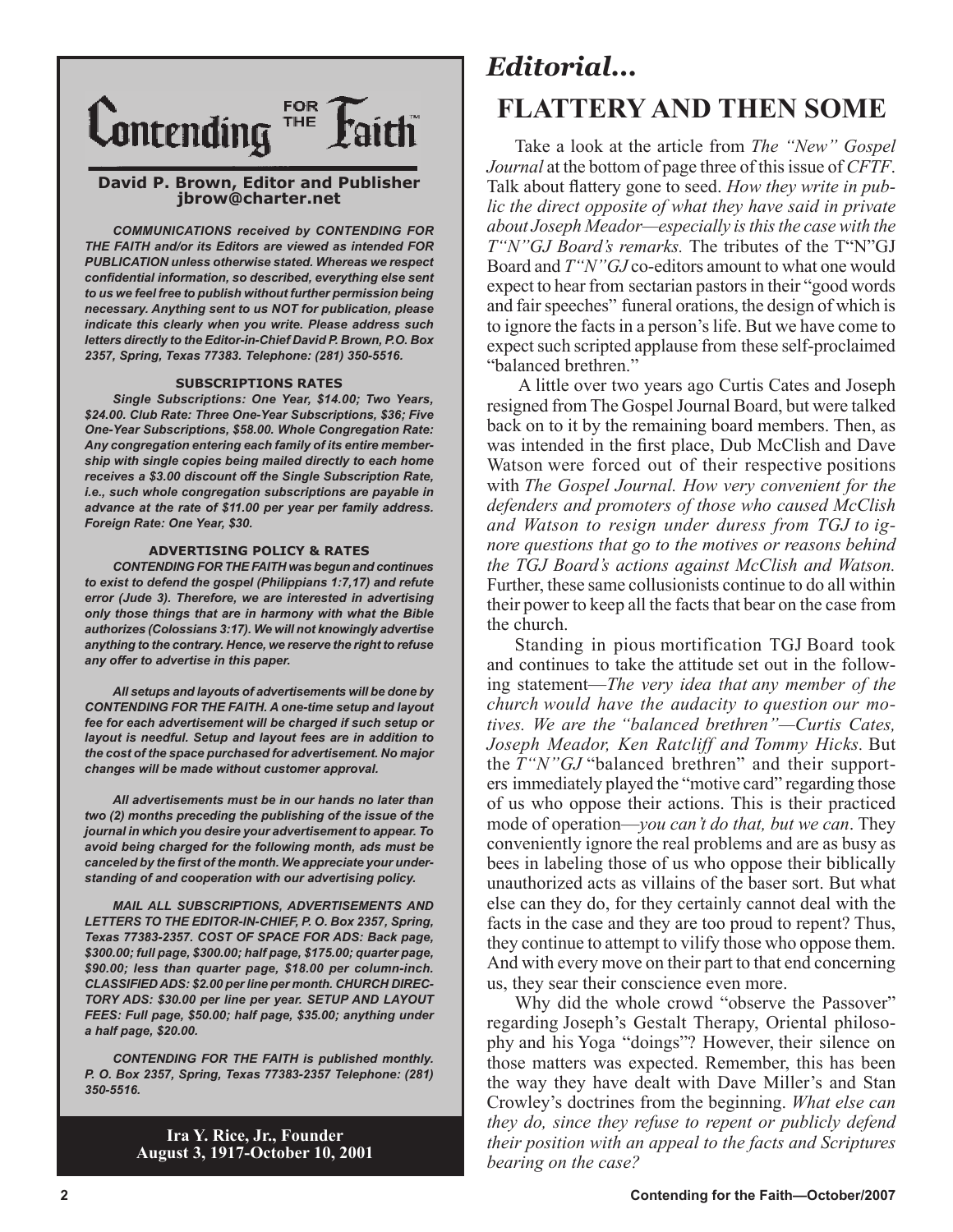They are prime examples of what happens when people finally decide to make the turn from the consistent application of God's Truth to every facet of their lives, to a life of compromise. There is no end to what one will then say or do, or not say or not do, or with whom they will snuggle in order to promote oneself and one's pet projects. Indeed, they do not mind following the old Arab ploy that is, *The enemy of my enemy is my friend.*

Now all that is left on the T"N"GJ Board is the man who would be president—of the USA that is; a retired preacher training school director, who never saw much of anything that he did not praise and fawn over if he thought it would help his cause; and, the Lubbock Lulu, who gets tongue tangled from trying to talk out of both sides of his mouth at the same time without saying anything. No wonder Tom is "at large."

The Jewish Sanhedrin did not have a thing on these brethren when it comes to their duplicity. Such persons are a greater threat to the church than the Max Lucado's and Rubel Shelley's are. Sadly the average member of the church who is influenced by them is as blind as a bat (or worse) and many willingly refuse the eye salve our Lord offered to the Laodicean brethren that they might see clearly (Rev. 3:18; Also see Matt. 15:14). One reason for their sad state of affairs is this—they continue to appear to be with us doctrinally, but in practice their hearts are far from us.

 For the most part all of us, as far as I know, teach the same on fundamental matters, but MSOP, AP, SWSBS, T"N"GJ, et. al, do not even pretend to be consistent in their application of the Truth to everyone alike. Further, they do all they can to make themselves feel good in their inconsistency by spending much of their time attempting to show that everyone is inconsistent in the application of the Truth to at least some real life situations. From their

actions up to this time it seems that the conclusion they desire for all to reach is that everyone is inconsistent, so why try to be otherwise? Are they advocating that all of us together should feel good in our inconsistencies as we rush toward Hell without our consciences bothering us at all? For some reason that kind of thinking does not appeal to me.

When all is said and done by those who are represented in their thinking and conduct by the *T"N"GJ* brethren, the end result is this—*they are preparing those churches that they are influencing for the Lucado's, Shelley's, etc.* They have so determined to reject adequate evidence, creditable witnesses and the proper Scriptures bearing on the Miller, Crowley, et al., cases that they have blinded themselves to the Truth regarding said matters.

Their example and its resultant bad influence on others when it comes to fellowshipping false teachers and those who fellowship the same; their biased actions brought about by their respect of persons, and their dogmatic determination not to repent of their sins, expose them to be charlatans and disingenuous persons. It seems they would misrepresent about anything or anybody to get whatever it is they desire. As one brother commented about them:

At least we know where Max Lucado and Rubel Shelley stand on issues. *T"N"GJ* crowd are comprised of neo-unity in diversity thinkers. There is no telling what they will do, where they will go, or how they will change. Then, to beat it all they will deceive folks into thinking that they oppose Liberalism.

With Paul we ask them, **"Am I therefore become your enemy, because I tell you the truth"** (Gal. 4:16)? Obviously, in their eyes, we are their enemies—because we tell them the Truth. How sad, how sad!

**—David P. Brown, Editor**

### **A THANK YOU TO JOSEPH MEADOR**

From the inception of *The Gospel Journal*, brother Joseph Meador has served effectively and sacrificially as Vice President of the Board of Directors of The Gospel Journal, Inc. He brought to the *Journal* scholarship and soundness in the Scriptures, administrative ability as the Director of the Southwest School of Bible Studies, and great ability as a gospel preacher. Effective July 22, 2007, brother Meador tendered his resignation as Vice President of the Board.

It is with sincere regret that we accept brother Meador's resignation. We express to him our gratitude for his nearly eight years of distinguish service to *The Gospel Journal*. It has been a pleasure for us to work with him, and we wish for him every good blessing from the Lord.

**Curtis A. Cates,** *President* **Kenneth E. Ratcliff,** *Treasurer-Business Manager*

### **Tommy J. Hicks,** *Member-at-Large* **Board of Directors**

As editors we send our heartfelt appreciation and gratitude to brother Joseph Meador for his many years of faithful service as a board member of *The Gospel Journal*. His insight, experience and scholarship were an integral part of *The Gospel Journal* team. His love and concern for the Kingdom were keenly felt and exhibited through his many acts of kindness, expressions of good will, and biblically sound articles. We will forever be indebted to him for his many hours of service, sage advice, and constant encouragement. We thank God for brother Meador and want him to know that the hearts of the saints have been refreshed by his many talents and good works. He will be greatly missed.

**Barry Grider,** *Editor*  **John Moore,** *Editor*

 **(Sept, 2007,** *TGJ***. p. 3)** [*The following infamous quote from Joseph is one of his "acts of kindness and expressions of good will" made before we wrote our first word concerning him.*  **—Editor]** 

"A few who are in a small, but no less toxic, loyalty circle...a small negative faction, who if they gain control, will only rupture fellowship in the church even more than they already have."



Joseph Meador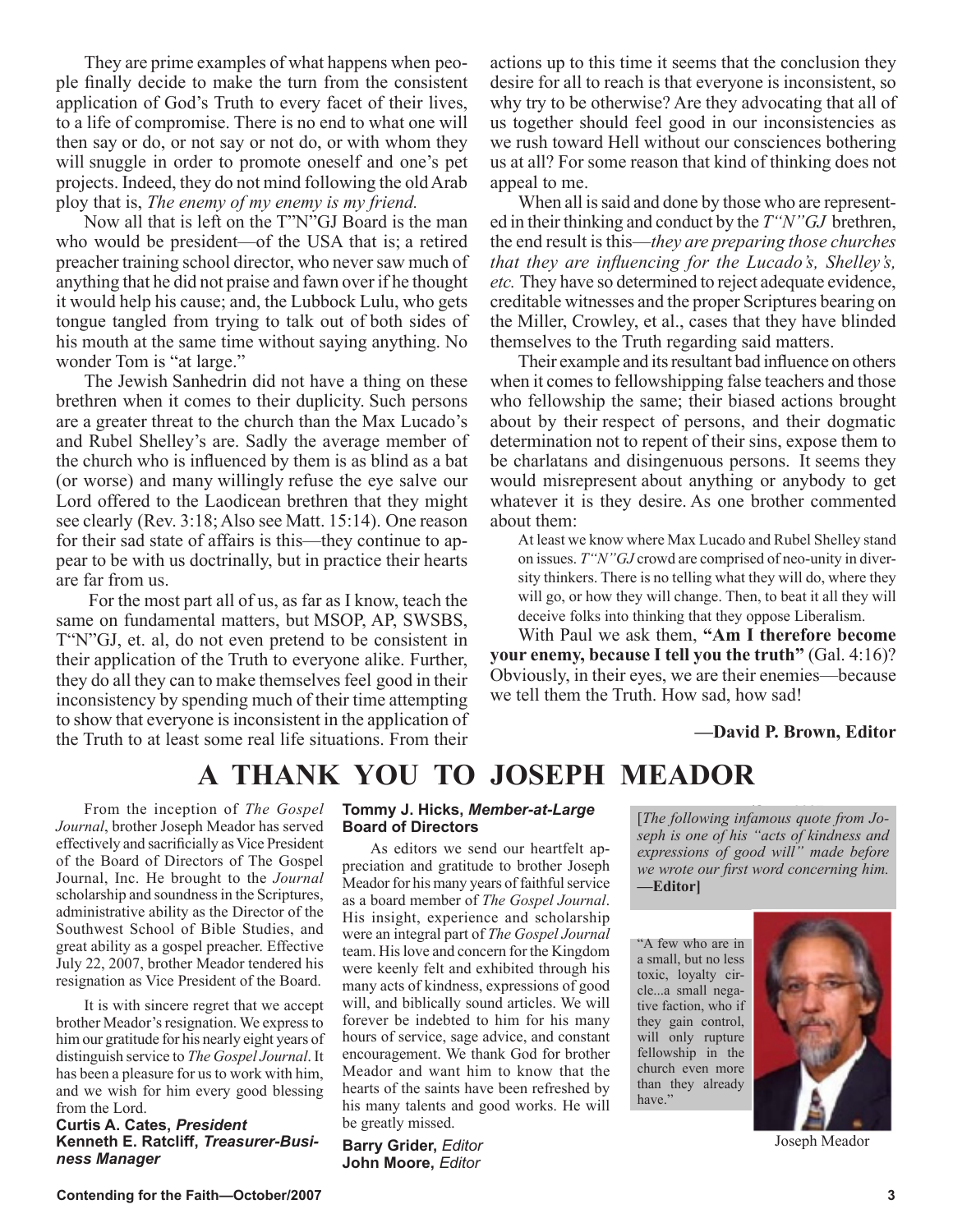#### **(Continued from page One)**

ciples of Christ), it is intentionally ecumenical with almost 50 percent of its enrollment coming from other denominations." Armour's speech there, along with commentary, can be found on the following Web site: http://www.piney. com/MuArmour.html.

The Peter Ainslie lectures, at which Armour spoke, are conducted each year. Dr. Peter Ainslie III (1867-1934), was the minister of Christian Temple in Baltimore; he was also the first president of the Council on Christian Unity. In his speech Armour speaks of "our spiritual cousins in the Disciples of Christ." Excuse me? According to the official Web page of this denomination, they believe the following:

- Freedom of belief. Disciples are called together around one essential of faith: belief in Jesus Christ as Lord and Savior. Persons are free to follow their consciences guided by the Bible, the Holy Spirit study and prayer, and are expected to extend that freedom to others.
- Baptism by immersion. In baptism the old self-centered life is set aside, and a new life of trust in God begins. Although Disciples practice baptism by immersion, other baptism traditions are honored.

The reader should notice how well the one essential belief of faith in Jesus agrees with "the core gospel" concept upheld by those who argue that 2 John 9-11 does not apply to all New Testament teaching but only the doctrine about Christ. This erroneous notion fits in well with the philosophy of the Disciples. This statement also leaves the door open to total subjectivism in what a person believes in that it allows for him to be guided (apparently directly) by the Holy Spirit.

Other "baptism traditions are honored"? So, if someone has been sprinkled or had water poured upon him, the Disciples find this practice acceptable and will accept all such individuals into fellowship and as members. Although the president of EEM may regard the Disciples as spiritual cousins, this writer does not. One either believes, practices, and teaches what the Bible says about salvation, or he does not. Those who have had water sprinkled or poured upon them have not been baptized according to the New Testament definition of the word. They are yet in their sins and in the kingdom of darkness—and are not Christians, brethren, or members of the body of Christ.

#### **BAPTISM**

Armour takes issue with what most churches of Christ ONCE taught concerning baptism. He says: "At the same time the instrumental controversy was coming to prominence, a narrow view of baptism took root in a cappella churches." He then ties the New Testament teaching on baptism to John Thomas, who began the Christadelphians, and claims: "Thomas insisted on rebaptizing anyone who had been immersed without an explicit understanding that baptism was for the remission of sins."

Hardly anyone has heard of John Thomas today. We baptize for the remission of sins because that is precisely what Peter taught in Acts 2:38. John baptized for the same purpose when he began to preach and prepare the way for Jesus (Mark 1:4). Yet the president of EEM considers this a narrow view. He thinks that, if anyone is baptized just for the purpose of obeying Christ, such a reason is sufficient. He disagrees with the Scriptures. Some in Ephesus had been baptized into John's baptism (in other words, for the remission of sins)—and even that was not sufficient because it was not in the name of Christ (Acts 19:1-7). For baptism to be valid it must be for the right purpose and in the right name.

### **UNITY**

The reason that Armour makes an issue of baptism is that our narrow view led us to be exclusive and not open to unity with others. "This was clearly a move in the direction of exclusivism and added significantly to the resentment of Churches of Christ and to their isolation in the twentieth century." How much involvement does Armour want with other religious groups? He is all for working with denominations. In his speech he said:

Moreover, because of our emphasis on baptism in the plan of salvation, we were frequently not welcome to join others in the cause of evangelism. I experienced this firsthand, even though my convictions on baptism more nearly paralleled those of Campbell and Lipscomb than the editorial viewpoint of the early Firm Foundation. My repeated efforts to participate in interdenominational evangelistic programs were repeatedly rebuffed.

The reader should wonder, "Why was Mike Armour repeatedly trying to participate in interdenominational evangelistic programs?" Another excellent question would be: "Will his views affect the way that EEM distributes their materials, and will they be working with denominations when they do so?" He touts the Joplin Unity meeting of 1984 as a wonderful event and claims to have hosted two succeeding Restoration Forums himself. He speaks of "wonderful cooperative efforts between the two fellowships" and suggests that duplication of efforts could be avoided by sharing printed materials in Russia!

Congregations of the Lord's church should ask themselves if they want to work with someone who carries such loose views of fellowship. Back in January, 2007, there was an e-mail exchange between Mike Armour and an elder of a congregation in Orlando. Apparently, Armour showed the e-mail to a representative of EEM in this area; so it was not regarded as private. He wrote:

No one has gone on record more clearly against speaking in tongues than I have. But would I use a person's views on speaking in tongues as a test of fellowship? Not at all. No one has presented a more thoroughly argued defense of an amillennial interpretation of Revelation than I have. Does that mean I will draw lines of fellowship against someone who is premillennial? Again, not at all. Apparently one does not have to be "straight" on the doctrine of tongues to be saved initially; otherwise the New Testament would have made that clear. Similarly, despite a great deal of confusion about the nature of God's kingdom in the first century, there is no indication that someone had to have a proper understanding of the millennium in order to become a Christian. In my reasoning, if one's view on such things does not preclude a person from becoming a Christian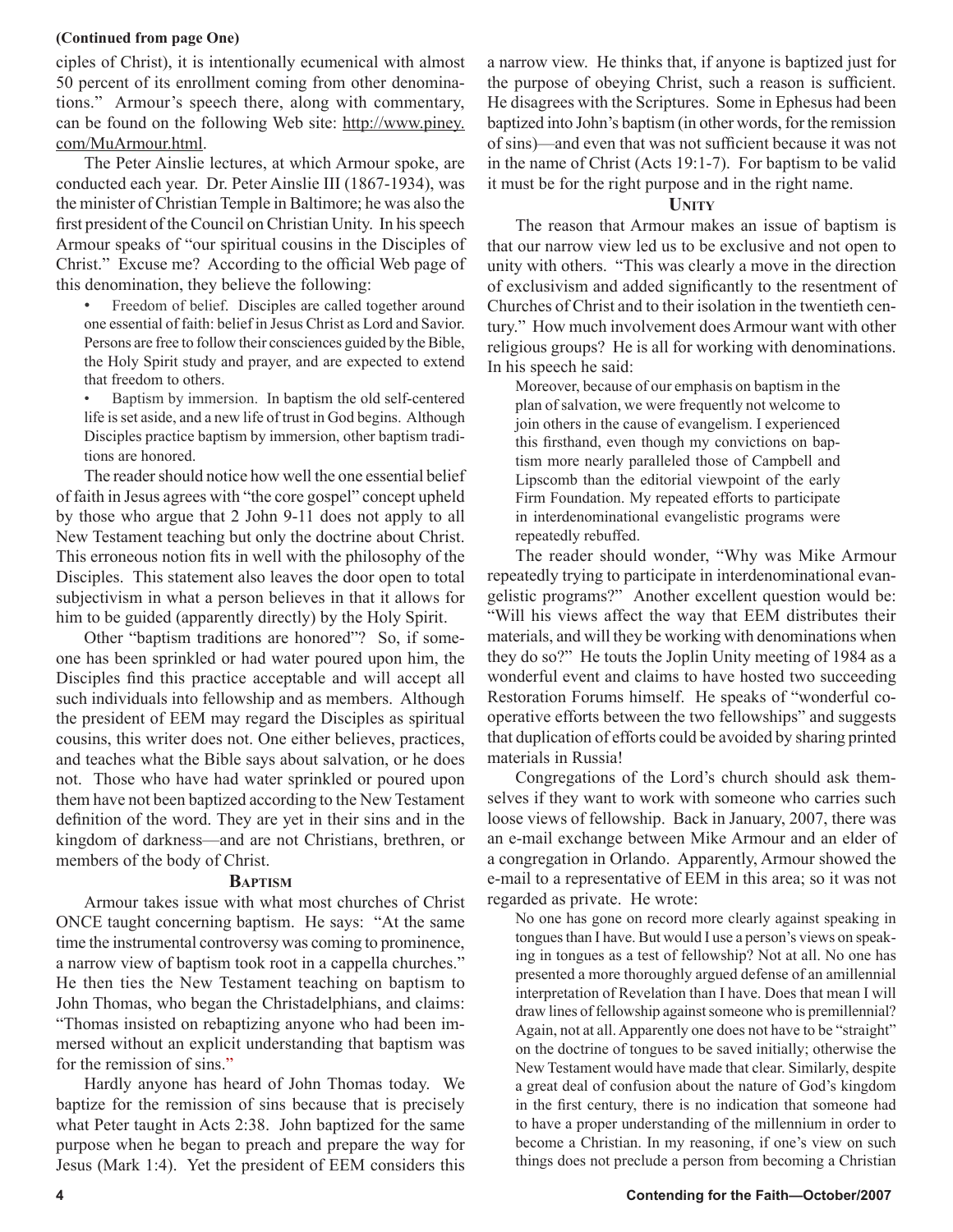initially, neither does it cost a person his or her salvation once this individual becomes part of the body of Christ.

No wonder he can fellowship the Disciples of Christ; he does not consider hardly anything a barrier to fellowship! Such are the views of the president of EEM. Many are the doctrinal problems of those who oversee this work. This article contains only a smattering of information—sufficient, to say the least, but much more could have been presented, and the reader is invited to read the entire speech and verify the truthfulness of what has been herein presented.

Probably, many liberal churches are supporting these works due to their association with Mike Armour or the Bammel Church of Christ. But many congregations who would NEVER agree with the positions these brethren hold are probably giving generously because the idea sounds so appealing. Who could be against giving Bibles and religious materials to those who live in Russia and Ukraine? There are faithful brethren in that region; Kerry Sword, for example, has worked in Kiev since 1992 and assisted in the operation of the Kiev Preacher Training School there (not currently in service). A great amount of work needs to be done in locations like these, but brethren need to funnel their gifts through men who still believe that baptism must be for the remission of sins, who will preach against the addition of instrumental music, and treat the church of Christ as it deserves to be treated—as the Lord's body—not some denominational manmade organization. May brethren everywhere refrain from supporting those who no longer walk in the old paths but contribute generously to good works worthy of consideration.

> **—5410 Lake Howell Road Winter Park, FL 32792-1097 garysummers@spiritualperspectives.org**

### **INTRODUCTION AND SUMMARY OF SECOND JOHN**

### Jack Stephens

### **INTRODUCTION**

The Bible tells us that during the First Century, the early church enjoyed remarkable growth and spread throughout the world. The spread of the Gospel was such that Paul declared in Colossians 1:23 that it had been **"preached to every creature which is under heaven.**" What accounted for this rapid spread of the Gospel?

We know of course that God chose the most appropriate time according to His will to bring His Son into the world because we read in Gal. 4:4 that **"when the fulness of the time was come, God sent forth his Son, made of a woman, made under the law."**

God decided the proper time in which the world would best facilitate the building of the kingdom—A time that was right politically, morally, economically, socially and every other way that God deemed the world to be ready for the kingdom as prophesied by Daniel and planned from before the foundation of the world (Dan. 2:44; Eph. 1:4-6; 3:10,11).

One such factor that helped account for the spread of the Gospel was certainly the "hospitality" of the early Christians. Philemon verse 22 is an example showing that Paul was able to travel and depend upon Christians opening their homes to him. In Third John verses 5-8, John also commended and encouraged those who provided lodging and support for teachers who traveled to spread the truth saying: **"We therefore ought to receive such, that we might be fellowhelpers to the truth."**

There also existed then, as today, the natural desire to share fellowship with those of like precious faith. But showing such hospitality was not without its potential for supporting false teachers and the spread of false doctrines. It would be easy for teachers of error to take advantage of the Christians' natural tendency to be hospitable to strangers. Thus, it was necessary to counsel Christians to use proper discernment in sending traveling teachers on their way. The Second Epistle of John addresses this very problem, warning against receiving certain teachers. A study of this text is recommended for all Christians, especially those who seek to help spread the Truth through support of preachers, teachers and schools. Our prayer and hope is that we will always seek to walk in the Truth and support those who do the same.

### **INTRODUCTION TO THE SECOND EPISTLE OF JOHN**

John's epistles served to help the early church in the battle against false teachers and their doctrine. Today as we observe those among us who are teaching by their actions, if not by their words, doctrines concerning fellowship contrary to John's simple and plain teaching, these books continue to serve the Lord's church in that ongoing battle.

In this introductory study of Second John, we will begin by answering certain fundamental questions. First of all we will study who penned the book.

### **THE AUTHORSHIP OF SECOND JOHN**

The letter does not bear any name, nor does it contain any indication of the author that can be considered conclusive.

The fact that the three epistles attributed to the apostle John make no specific identification of the author indicates that he apparently did not need to identify himself for his message to be accepted by those receiving the epistle. The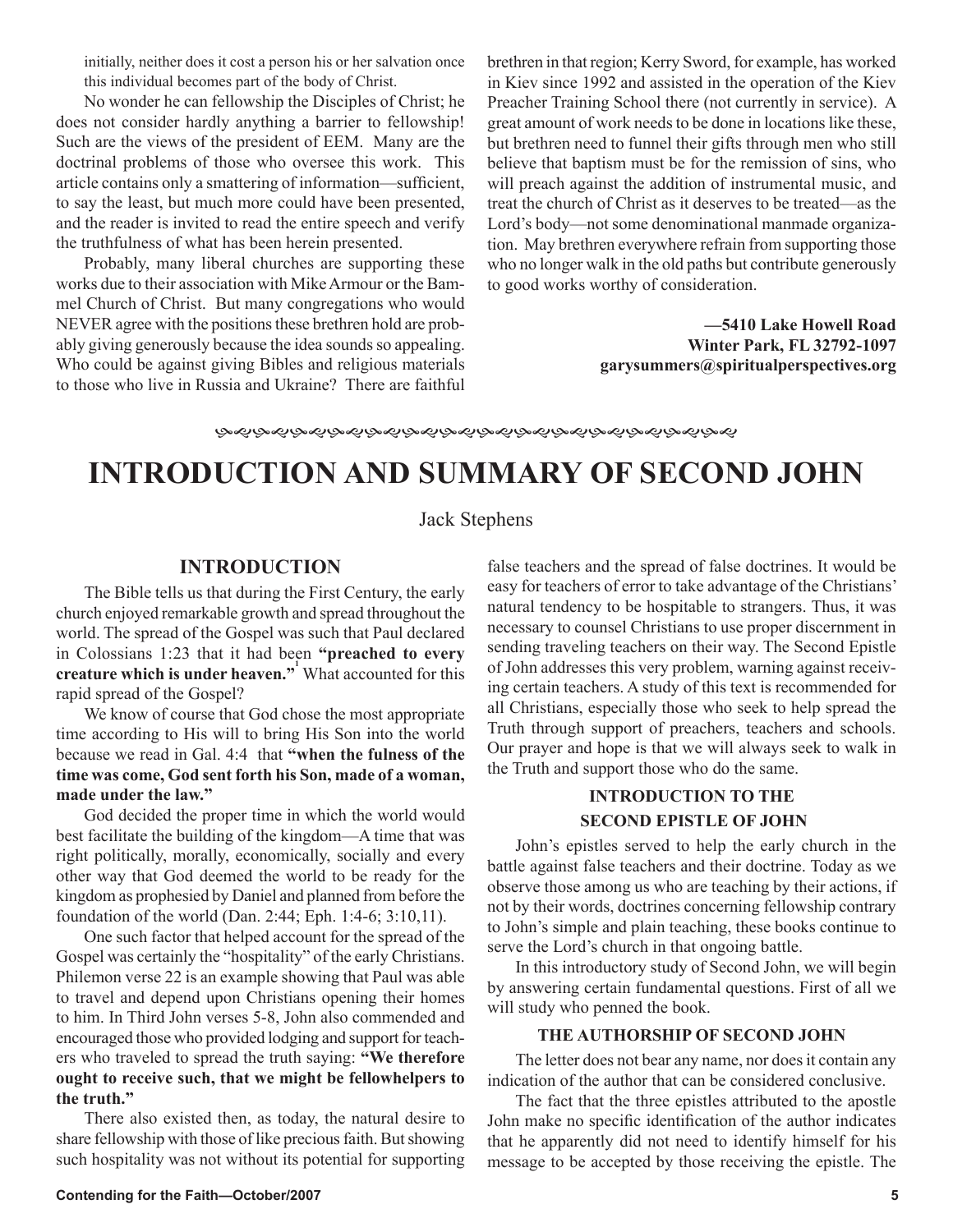recipients evidently knew who wrote the letter. And, it is most likely that a person who had authority and recognition as the apostle John possessed, would write such a letter. A clear identification and statement of authority would have been needed if the person were not well known, especially if the recipients were to heed the message.

Yet, Bible scholars appear to be in agreement and the authorship is not really doubted in any meaningful way.

The Gospel according to John and the three epistles, are too closely linked together to be separated, and assigned, some to one author and some to another. And if they are all by one writer, that writer, beyond all reasonable doubt, is John the apostle.**<sup>2</sup>**

The author of both Second and Third John is identified simply as "The elder" (literally, the presbyter, *ho presbuteros* in the Greek text). Since the article "the" appears before "elder," emphasis is given to the writer as a person rather than to an official position. Additionally, the term "the elder" would be a fitting description of the apostle John as the author writing in his old age if, as some estimate, the epistle was written as late as A.D. 90. John's use of *"the elder"* could indicate that he alone of the apostles still remained alive.

The basis of the agreement among conservative scholars that the author is John is the abundant internal and external evidence. External evidence includes the fact that numerous writers of the early centuries assign them to the apostle John.

Clement of Alexandria cited them; Dionyseus noted that John did not name himself in his Epistles, "not even in the Second and Third Epistles, although they are short Epistles, but simply calls himself the presbyter." Cyprian introduced a quotation from 2 John 10, as written by "John the Apostle."**<sup>3</sup>**

We learn elsewhere that Irenaeus of Lyons, a pupil of Polycarp (who in turn was a pupil of the apostle John), twice quotes Second John as belonging to the apostle John.

The internal evidence is even more convincing. The three epistles of John embody the same language and the same ideas. "There is little that is peculiar to them, as distinct from the First Epistle, or the Gospel according to John; and of the Second Epistle, seven or eight of the thirteen verses are found in the First Epistle."**<sup>4</sup>**

Some have proposed other authors, but they are all very obscure men of whom we have no clear identification. There is no clear evidence of any other "John" who Christians of the early church and recipients of the letter would consider to be a man of authority.

Also, there does not appear to be any motivation for someone to hoist a fraud upon the recipient through forgery. It would seem almost certain that a forger would have used, or even flaunted, the title of "Apostle" or the "Apostle John" in preference to the more humble designation of "elder." Apparently the author of these epistles was so universally known, and his authority recognized, that he needed no other title.

The early reluctance to accept both Second and Third John as authentic was because of their private nature and limited

circulation, so they did not enjoy a widespread acceptance.**<sup>5</sup>** However, it seems that from the time that the language, sentiments, ideas, and doctrines of the epistles were critically examined, no doubts entertained about their authorship.**<sup>6</sup>**

For example, Second and Third John are short letters, hence, the number of doctrinal subjects mentioned is small. Yet the subject of "Truth" is one that weaves its way from the beginning of First John 1:6, through Second John v4, to near the end of Third John v12, tying them all together, indicating common authorship. "Truth" also weaves its way through the Gospel of John further indicating common authorship with the epistles.

Lastly, the tone of authority permeates all of the Johannine epistles. It is an authority that is seldom put forward in a prominent way, but is present in such a way that would be difficult to assume if not actually possessed. The author of Second John had either done much to uphold his claim to be heard and obeyed such as would suit an apostle, or his authorship was common knowledge. If the criteria of reference by writers of the early centuries, vocabulary, style, ideas and language are ever adequate for determining authorship, then the epistle of Second John must be attributed to the apostle John.

### **THE RECIPIENTS AND OCCASION OF SECOND JOHN**

The letter is addressed to **"the elect lady and her children."**The question that begs to be answered is one that divides many scholars: Is this an actual person? Or, a figure of speech representing the church? The Greek phrase, *eklekte kuria,* translated elect lady, has several possible meanings. If the designation is personal, there may be three possible meanings.

*First*, *kuria* could be a personal name with "elect" as a descriptive modifier: "to the elect Cyria." *Second*, *eklekte* could be a proper name as Clement of Alexandria regarded it<sup>'</sup> with *kuria*, "lady," a modification: "to the lady Eclecte." Or *third*, it could be that neither *eklekte* or *kuria* is meant as a personal name and that both were meant to be descriptive: "to the elect lady," with the person not being identified any further.

Against the idea that *eklekte* is a proper name is John's use of the same word in verse 13 as an adjective, **"The children of thy elect** *(eklekte)* **sister greet thee."** It does not seem likely that two sisters would have the same name.

Another possibility is that "elect lady" is not a person but rather a personification for the church. If it is to have this meaning, it would have to represent a local church and not the church universal. Trying to fit the meaning to the church universal presents difficulties with verse 13; What would represent the sister of the church universal? Our Lord has only one church (Ephesians 4:4). Additionally, the church universal includes all the elect— all the children. Who would represent the children of the elect sister? If the "elect lady" is to represent the church using the allegory of a woman, **(Continued on Page 8)**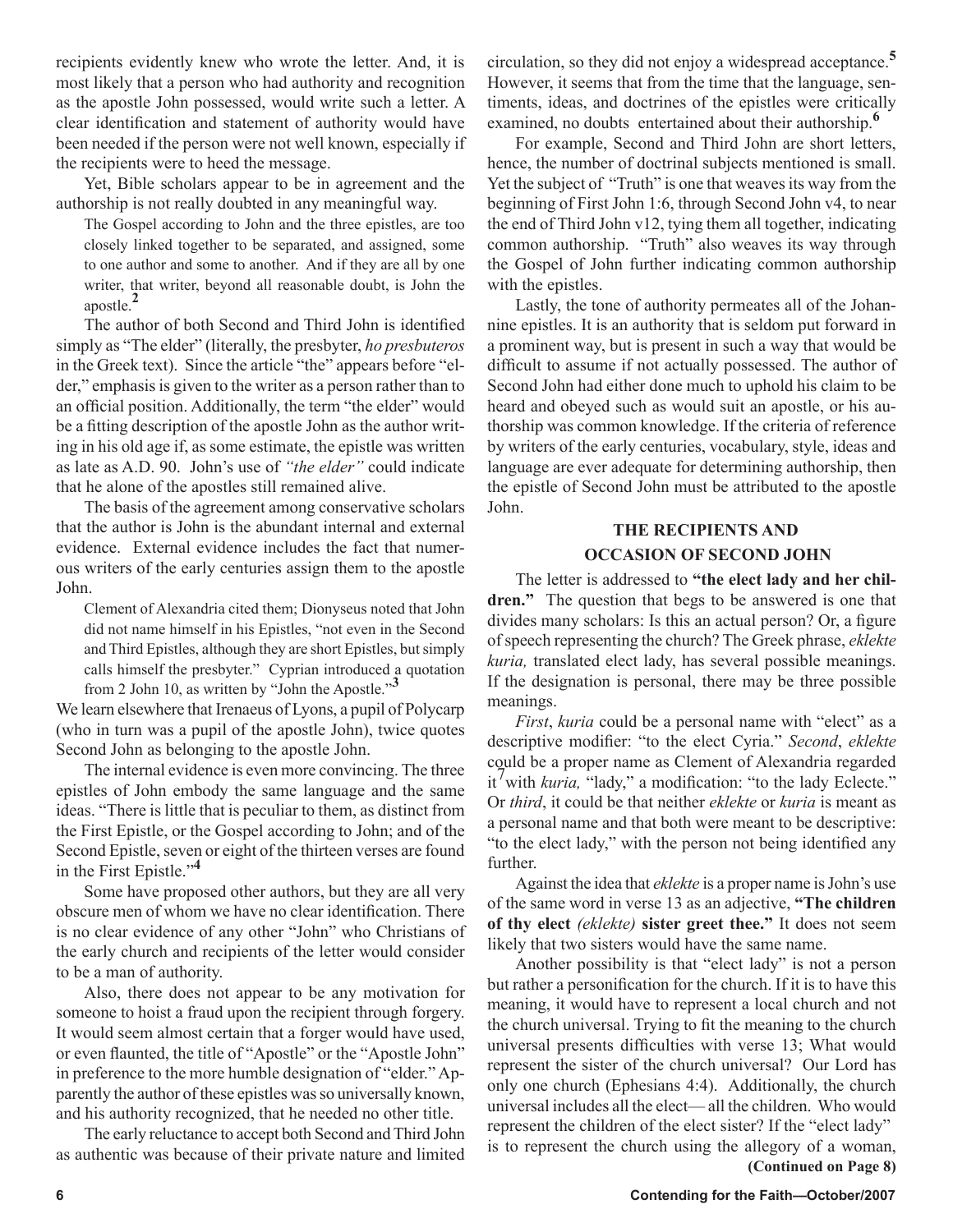## TRUTH BIBLE INSTITUTE...

is an educational institution without walls helping others to learn to teach God's Word (2 Timothy 2:2). All courses are taught over the internet through MP3 recordings. Study the Bible and Bible related subjects at your own pace under a qualified and experienced faculty in the privacy of your own home. If you are prepared to work, is it not time that you studied with us?



### *REGISTRATION FOR THE 2007 FALL SEMESTER IS CLOSED. NOW IS THE TIME TO APPLY FOR THE 2008 SPRING SEMESTER. APPLICATION FORMS ARE LOCATED ON THE TBI WEB SITE.*

TBI's instructors are consistent and steadfast in affirming and proving that the Bible is God's sole and all-sufficient means of instructing people regarding the salvation of souls. Also, much emphasis is placed on the fact that the Bible is the absolute, complete, infallible, objective and final standard by which God expects all men to learn of Him and their duty to Him in this present world (Titus 2:11,12; Romans 1:16; Galatians 1:6-9; James 1:25; 2 Peter 1:3, 4). Further, all aspects of TBI uphold the Bible to be the standard whereby God will judge the world at the end of time (2 Timothy 3:16, 17; 2:15; John 8: 31, 32, 17:17; Luke 8:11; Ephesians 6:17; Hebrews 4:12; John 12:48; Acts 17:31; Romans 14:10b, 11, 12; Revelation 20:11, 15).

### **TBI'S FAITHFUL, QUALIFIED AND DEDICATED FACULTY**

| <b>Kent Bailey</b>    | <b>Ken Chumbley</b>    | <b>Danny Douglas</b>         | <b>Terry M. Hightower</b> | <b>Dub McClish</b>  |
|-----------------------|------------------------|------------------------------|---------------------------|---------------------|
| <b>Darrel Broking</b> | <b>Kenneth D. Cohn</b> | <b>Dennis "Skip" Francis</b> | <b>Lester Kamp</b>        | <b>Lynn Parker</b>  |
| David P. Brown        | <b>Daniel Denham</b>   | <b>Michael Hatcher</b>       | <b>Andy McClish</b>       | <b>Gary Summers</b> |
|                       |                        |                              |                           |                     |

 **Paul Vaughn John West**

Prepared by education and experience as faithful teachers of the Word of God, our faculty members lean neither to the right nor left of Bible authority in general and New Testament authority in particular (Colossians 3:17). To the contrary, they seek to remain on the "mountain top of Truth." The faculty is determined to avoid all things not authorized by God's Word, as well as what the Bible condemns. Being faithful Christians, our teachers are duty bound to expose all error and uphold all truth regarding moral and spiritual values as they teach the text of the Bible (Deuteronomy 4:2; 5:32; 12:32; Galatians 1:8-9). *Liberalism* (loosing what God in His Word has bound upon us) and *anti-ism* (binding on man certain rules where God has loosed us from them) are earnestly opposed (Proverbs 17:15; Jude 3). In TBI God is exalted, Christ magnified and the Word that has been revealed and confirmed by the Holy Spirit is diligently studied.

**THE WORK OF TBI IS NOT TO CREATE AND CULTIVATE A BLIND LOYALTY TO THE SCHOOL OR ANY OTHER EXPEDIENT THAT SERVES AS AN AID TO PROPOGATE AND DEFEND THE GOSPEL. NEITHER** DOES TBI ENCOURAGE ANYONE TO ACCEPT MEN'S PERSONS ABOVE THE TRUTH ON ANY SUBJECT.<br>TO THE CONTRARY, TBI'S GOAL IS DIRECTED TOWARD TEACHING OUR STUDENTS AT ALL TIMES, **SITUATIONS AND CIRCUMSTANCES TO BE FAITHFUL AND LOYAL ONLY TO THE TRUTH OF GOD'S WORD. THUS, THE DESIRED RESULTS OF OUR LABOR IN TBI IS TO PRODUCE GRADUATES WHO AT ALL COSTS WILL SEEK FOR AND ABIDE IN THE DOCTRINE OF CHRIST. WE KNOW OF NO OTHER REASON FOR SUCH A SCHOOL TO EXIST.**

### **TBI ADMINISTRATION**

**DARRELL BROKING ACADEMIC DEAN**

**DAVID P. BROWN DIRECTOR**

**JACK STEPHENS DIRECTOR OF ADMISSIONS**

**FOR MORE INFORMATION PLEASE GO TO OUR WEB SITE OR WRITE US:**

### **www.truthbibleinstitute.org**

**TRUTH BIBLE INSTITUTEP. O. BOX 39SPRING, TEXAS 77383PHONE: 281.350.5516**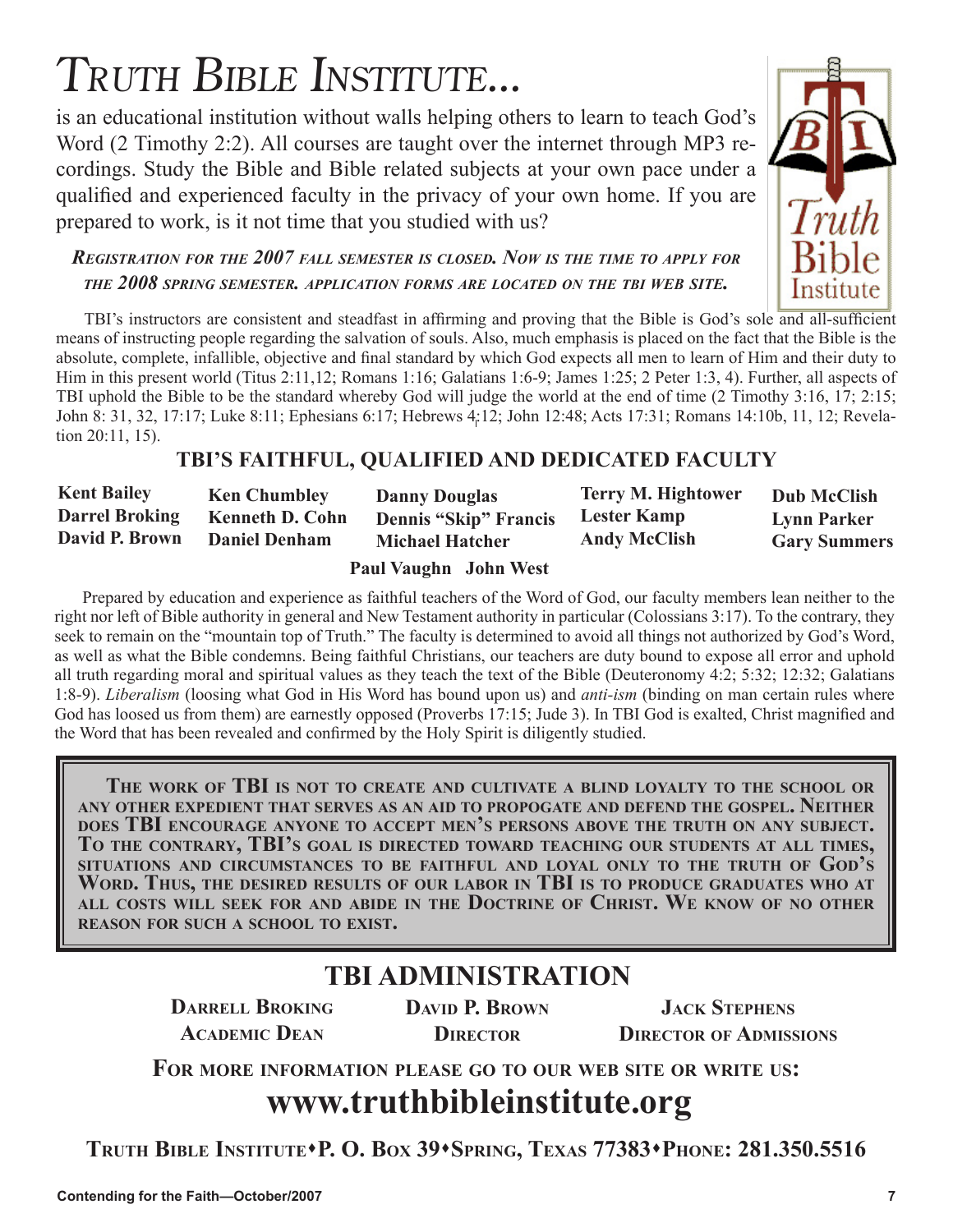### **(Continued From Page Six)**

**"The children of thy elect sister"** may possibly mean that the members of one local church are greeting another local church. However, it seems unlikely that in so short a letter that John would use allegorical language.

The late brother Guy N. Woods, writing in regard to the **"elect lady"** being figuratively designated using the allegory of a woman, stated:

To reach this conclusion, one must translate the Greek word kuria as "lady," interpret the word "lady" as a church, and then construe the Greek word tekna, children, as members of the church! Only in highly figurative portions of the scriptures is the church ever referred to as a woman; and it seems very unlikely that the apostle, in this brief treatise, should have used the word thus figuratively.**<sup>8</sup>**

This appears to be a case where the literal meaning is the best one because the literal one makes sense and no difficulties confront the Bible student if we assume the elect lady to be an individual.

However, it is important to remember that no matter which opinion one may hold on the recipients of Second John, whether written to an individual and her children or to a local congregation of the Lord's church, it makes no difference—it is addressed to New Testament Christians. Holding to either opinion does not affect the meaning, the force, nor the application of the epistle's message.

As we now consider the occasion for this letter, like most of the epistles in our New Testament, the three epistles of

### **FREE CD AVAILABLE**

*Contending for the Faith* is making available a CD-ROM free of charge. Why is this CD important? ANSWER: It contains an abundance of evidentiary information pertaining to Dave Miller's doctrine and practice concerning the re-evaluation/reaffirmation of elders, MDR, and other relevant and important materials and documents directly or indirectly relating to the Brown Trail Church of Christ, Apologetics Press, Gospel Broadcasting Network, MSOP, and more.

To receive your free CD contact us at *Contending for the Faith*, P. O. Box 2357, Spring, TX 77383-2357, or email us at cftfdpb@gmail. com.

If you desire to have a part in the distribution of this important CD you may make your financial contributions to the Spring Church of Christ, P. O. Box 39, Spring, TX 77383.

John are special, or specific, and occasional. The first epistle lays a foundation of Christian conduct and how to cope with false teachers and the dangerous seductions of Gnosticism that threatened the church at large. Second John deals with the same danger as it affected the elect lady and her children. The subject of what to do with false teachers who **"abideth not in the doctrine of Christ"** is at the heart of the epistle.

John expresses his appreciation for the elect lady's loyalty to the truth as it manifested itself in the faithfulness of certain of her children. He also took this occasion to warn her of deceivers and false teachers, admonishing her to abide in the doctrine of Christ while refusing to aid and comfort those who had gone beyond the teaching of Christ. John is concerned with the hospitality, and consequently the fellowship, toward false teachers, that perhaps the lady with mistaken generosity had given a welcome. He urges them to cultivate a vigilance against false teachers and not to have anything to do with such a one who **"abideth not in the doctrine of Christ"** to avoid losing their reward.

### **THE DATING OF SECOND JOHN**

Without any reference in the letters to use, it is not possible to speak with any certainty of the time or place the epistles were written. However, the most accepted view is that these documents were written by John for the Asian churches in the middle of the last third of the first century.**<sup>9</sup>**

From the many similarities of both Second and Third John, most scholars infer that they were written about the same time and possibly from the same place. John died near the end of the first century and appears to have been a rather aged man when the letter was written as indicated by using the term **"the elder"** in verse 1 and often referring to his readers in his epistles as his **"little children."**

Most scholars believe that Second and Third John were written between about the years A.D. 80 and 90. Brother Woods wrote that, "in view of the known facts, that the date would be nearer A.D. 90 than A.D. 80, or earlier."**<sup>10</sup>**

### **THE BACKGROUND OF SECOND JOHN**

To understand the background of any Bible book is desirable and of immense value to understand the erroneous beliefs and errors with which John dealt. John wrote in 1 John 4:1, **"Beloved, believe not every spirit, but try the spirits** 

**THE 2006 BOUND VOLUMES OF CFTF ARE READY FOR YOU. WRITE, PHONE OR EMAIL US TODAY FOR YOUR COPY. WHY NOT ORDER AN EXTRA COPY FOR A FRIEND**?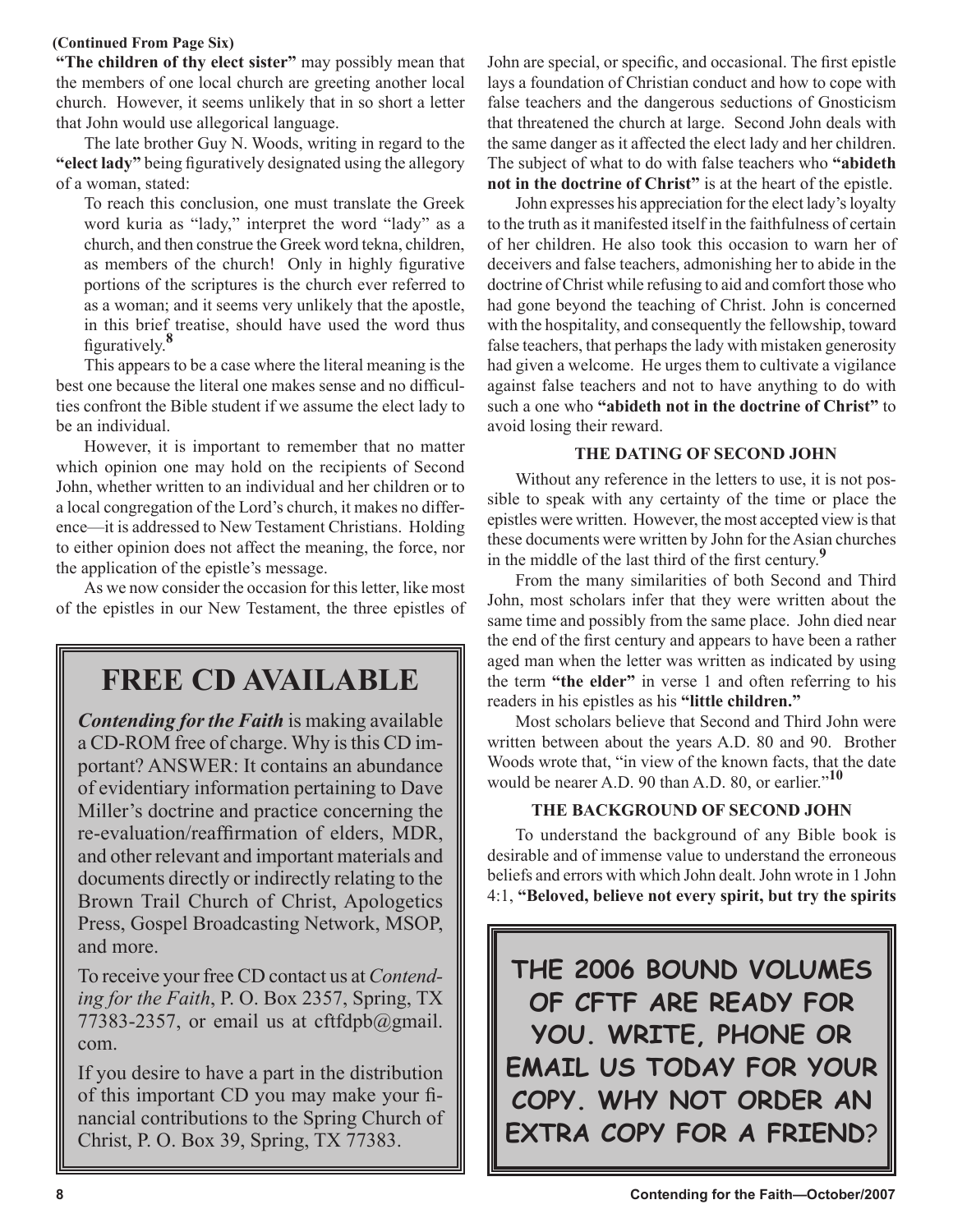**whether they are of God: because many false prophets are gone out into the world."** It did not matter how educated or clever they were. It did not matter how popular they may have been or where they thought they may have stood in the brotherhood. It did not matter what they may have been or professed in the past. John even warned in 1 John 2:19, **"They went out from us, but they were not of us; for if they had been of us, they would no doubt have continued with us: but they went out, that they might be made manifest that they were not all of us."**

John said **"try,"** or prove, the spirits. Put them to the acid test of Truth. If it stands the test, it is acceptable; otherwise, it is to be rejected. He said in 2 John 7 that **"many deceivers are entered into the world, who confess not that Jesus Christ is come in the flesh."**Such a claim stands in opposition to the eternal purpose of the Creator.

Who were these deceivers who denied that Jesus came in the flesh? Those that taught such were known as Gnostics and their false teaching opposed the human and deity nature of Jesus the Christ. The Gnostics were not open enemies and persecutors of the church and Christianity. Yet their false teaching was deadly, not necessarily from a physical point of view; it was fatal in that it was not the teaching of Christ. This false doctrine, therefore, placed man out of fellowship with God (2 John 9).

The term Gnostic comes from the Greek word *gnosis* meaning knowledge. Gnosticism professed to give its approval and blessing to the gospel. The gospel was good as far as it went, but Gnostics professed to have a deeper and more genuine knowledge than that held by the ordinary (as they saw it) Christian. Merrill C. Tenney, in his *New Testament Survey*, described Gnosticism as *"*a system which promised salvation by knowledge." The teaching of the Gnostic philosophy is in conflict with the apostles' doctrine and is most acute at the point of the person of Christ. As with any false doctrine or system of religion, once it departs from the Truth of God, there is no way of telling where it may end up except that it will be far and away from the Truth. As Tenney explained the teachings of Gnosticism as it progressed over time, he wrote:

How, asked the Gnostics, could the infinite, pure spirit of God have anything to do with a material body? A complete union would, on their premises, be unthinkable. They proposed two solutions: either Christ was not really human, but only apparently so, or else the Christ-spirit did not actually inhabit the human Jesus until the baptism, and left Him before His death on the cross. The former theory was called Docetism, from the verb dokeo, meaning "to seem"; the latter was called Cerinthianism, from Cerinthus, its chief advocate in the first century...**<sup>11</sup>**

The apostle John clearly takes exception to such Gnostic teachings as he insists that the Jesus he preached was audible, he was visible, and he was tangible and real as to be touchable. He wrote in 1 John 1:1, *"***That which was from the beginning, which we have heard, which we have seen with our eyes, which we have looked upon, and our hands** 

# Contending FOR Faith

### **DVD'S OF THE FIRST THIRTY-FIVE YEARS OF** *CFTF* **ARE READY FOR YOU TO ORDER.**

**Because of hard work freely given by Denise Mowry, along with Karen and Michael Hatcher we now have a searchable DVD of** *CFTF.* **Sister Mowery graciously volunteered to take on the massive work of scanning the paper and the other work necessary to making the DVD of**  *CFTF* **a reality. With the help of the Hatchers, sister Mowery was able just recently to finish the work. We are most thankful for their tireless labor in placing** *CFTF* **in this electronic format.**

### **THE DVD WILL SELL FOR \$50.00 PLUS S&H.**

### **PLEASE SEND YOUR DVD ORDER TO:**

*CONTENDING FOR THE FAITH* **P. O. BOX 2357 SPRING, TEXAS 77383-2357** 

HELP US GROW! Sign up at least five new subscribers to CFTF in 2007 Send subscriptions to: P.O. Box 2357 Spring, Texas 77383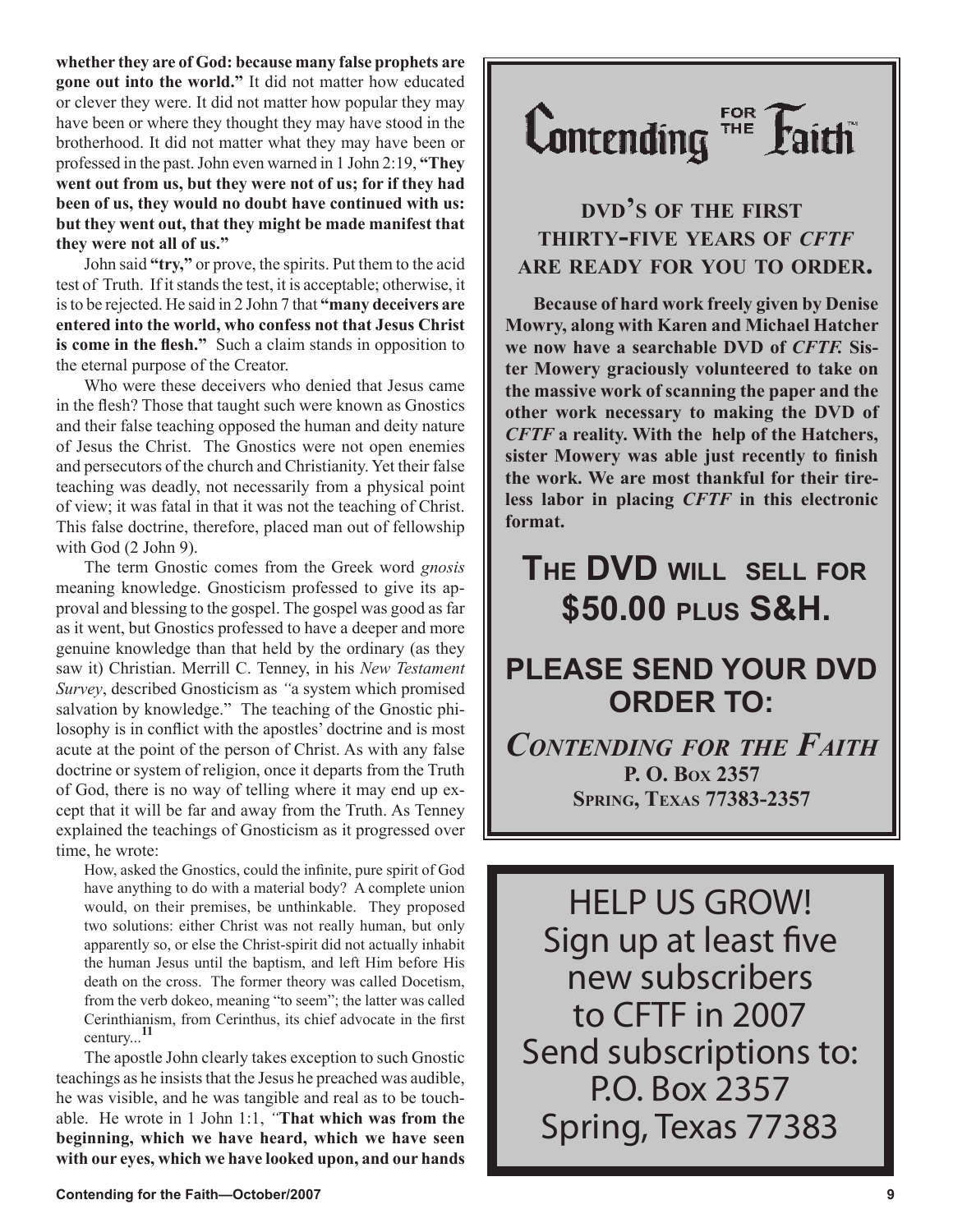**have handled..."** John went on to declare that those that did not confess that Jesus came in the flesh were not of God (1 John 4:2, 3). Evidently John is exposing those who took a position that closely resembled that of Docetic Gnosticism. John warns the readers of his first epistle about such teachers (1 John 2:18, 19).

Judaism denied that Jesus (the Messiah) *had* come in the flesh; Gnosticism, the current heresy at the time when John wrote his epistles, denied that he *could* come in the flesh. Either doctrine was heretical and a departure from the truth, and those that spread any such teaching were deceivers.

Second John deals with this problem from the standpoint of church discipline.

### **SUMMARY OF THE SECOND EPISTLE OF JOHN**

As we approach the study of Second John, we want to notice how John encourages a steadfast and unswerving adherence to the teaching of Christ leaving no doubt about the seriousness of going beyond the Truth. This serious problem is not a problem relegated to John's day only, it is a dangerous and grievous problem that has plagued the church of our Lord from the beginning. A. T. Robertson wrote the following about those who desire to go beyond the teachings of Christ and the Gnostic teachers of John's day:

These Gnostics claimed to be the progressives, the advanced thinkers, and were anxious to relegate Christ to the past in their onward march. This struggle goes on always among those who approach the study of Christ. Is he a "landmark" merely or is he our goal and pattern? Progress we all desire, but progress toward Christ, not away from him.**<sup>12</sup>**

### **MAJOR THOUGHTS OF SECOND JOHN**

The emphasis of this short book is love for the Truth and opposition to error by forbidding fellowship with false teachers. One cannot fail to notice that the key word in this brief letter is *Truth*. In fact, verse two seems to sum up the theme of the letter very well: **"For the truth's sake, which dwelleth in us, and shall be with us for ever."** In this verse John gives us the reason why all who know *the* truth, love those *in* truth: it is for the sake of the truth that abides in us.

John loved the elect lady and her children because of the Truth that dwelt both in him and in them. As expressed by others, only those who have love *for* the truth love *in* Truth.

With joy in his heart, John commends, and with a pleading voice, he exhorts. He commends them for walking in truth and he exhorts them to walk in love. John informs his readers that to walk in Truth is to **"love one another"** (5) and to **"walk after his commandments"** (6) which involves strict adherence to the teaching of Christ (9).

Though the key word in this epistle may be *truth*, John also stresses the importance of *love*. Upon closer examination, we have a commendation for walking in Truth (v4) and an exhortation to walk in love (5, 6).

Love and duty to abide in the Truth are two of the key themes of John's writings. The one is an offspring of the other; love prompts one to the keeping of the commandments. **"For this is the love of God, that we keep his commandments,"** (1 John 5:3). This same thought is expressed in 2 John 6, **"And this is love, that we walk after his commandments."**

But what if someone comes your way, teaching doctrine contrary to what you have learned from Jesus and His apostles? Should your desire to **"love one another"** (5) permit you to receive and support those teaching error? Can we do so, and still be **"walking in truth"** (4)?

In the remaining portion of his short letter, John (the "apostle of love") is very explicit about such things. He warns the elect lady, and all New Testament Christians, in verse 7 to beware of deceivers and antichrists. He instructs her and

### **Past** *Contending for the Faith* Spring Lectureship Books In Print

*Anti-ism-From God or Man*? – \$17.00 2005 *Morals-From God or Man*? – \$17.00 *Judaism-From God or Man*? – \$17.00 2002 *Jehovah's Witnesses –* \$16.00 2000 *Catholicism –* \$16.00 1998 *Premillennialism –* \$14.00 1996 *Isa. Vol. 2* Chap. 40-66 – \$12.00 *Isa. Vol. 1* Chapters 1-39 – \$12.00 1994 *The Church Enters the 21st Century* – \$12.00

**Add \$3.00 per book S&H TX residents add 7.25% tax**

SEND ALL ORDERS WITH PAYMENT TO:

### *CONTENDING FOR THE FAITH* **P.O. BOX 2357 SPRING, TEXAS 77383-2357**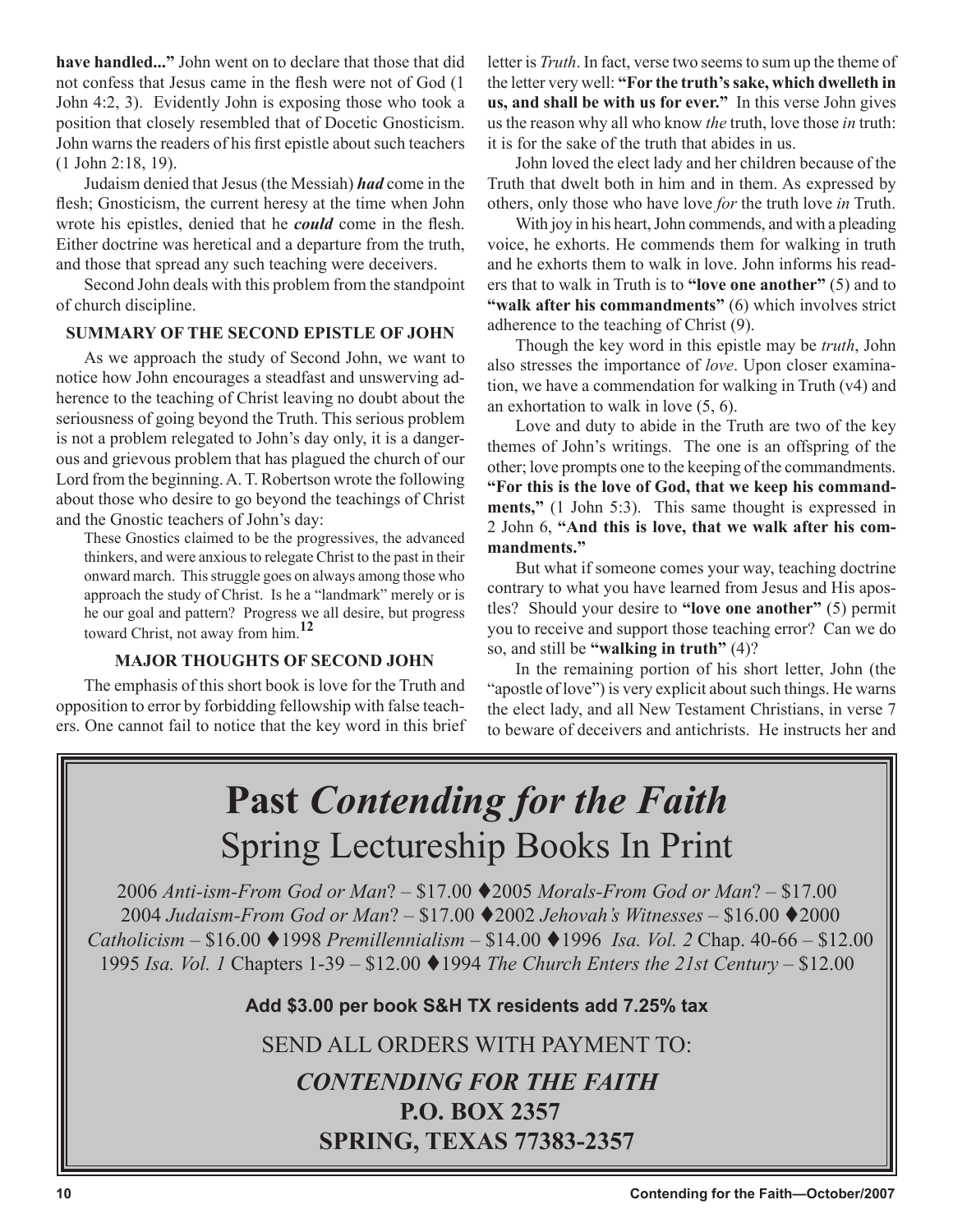her children in verse 8 to **"look to yourselves, that we lose not those things which we have wrought."** In 2 John 9, he continues by warning his readers of the danger of not abiding in the doctrine of Christ and the loss that could result in listening to the false teachers, the "deceivers" that he mentioned in verse 7. Any movement that results in moving away from the doctrine of Christ is a move in the wrong direction. It is movement away from Christ which results in the loss of God himself. John then tells his audience in 2 John 10 and 11 that they cannot support teachers who fail to teach the doctrine of Christ without sharing in their evil deeds.

The principle that John teaches here and elsewhere is simple. Supporting a teacher made one a fellow worker with him who taught. If the teacher is a faithful purveyor of the Truth of God, that would make one a fellow worker for the Truth. Johns says as much in his Third epistle. **"We therefore ought to receive such, that we might be fellowhelpers to the truth," (**3 John 8). But if his teaching is false, contrary to the doctrine of Christ, supporting him is to share in his evil deeds and makes us a fellow worker in his sin (2 John 11).

With this warning against receiving false teachers, John's purpose in writing is fulfilled. He then signs off with a brief farewell, having so much more to write, but desiring to speak in person **"...that our joy may be full"** (12). Even today, despite the convenience of remote communication, such as writing letters, talking on the phone, or sending email, nothing surpasses the joy of talking face-to-face. He then sends greetings from **"the children of thy elect sister"** (13).

#### **A PIVOTAL PASSAGE: 2 JOHN 8**

Clearly there are two major sections to Second John. In the first section, John writes to the elect lady and her children, expressing an appreciation for their loyalty to the Truth as it was manifested in the faithfulness of certain of her children. He admonishes her to continue in love and obedience to the commandments of the Father for many deceivers and false teachers are in the world. In the second section, John admonishes her to abide in the doctrine of Christ while refusing to give aid and comfort to those who have moved beyond the teaching of Christ and have not God. He instructs her that the end result of aiding the false teachers and deceivers was to be a partaker in their evil, a partaker in their sin. In between these two major sections is a pivotal passage, 2 John 8, that deserves our close attention.

In verse 8 we see a summons to self-guardianship. John cautions his readers that they have a duty and responsibility to **"Look to yourselves, that we lose not those things which we have wrought, but that we receive a full reward."**  From this passage, it is clear that effort and participation are essential to man's salvation. We must be careful and deliberate in weighing all teaching that comes into our midst, taking care to compare it with what was delivered from the beginning, careful to **"try the spirits whether they are of God"** (1 John 4:1).

He cautions us to take a soul-searching, introspective view of ourselves to see if we are strong enough to withstand the deceivers mentioned in verse 7 that we will encounter. So, what means can we use to guard ourselves from false teachers and deceivers? *First*, we can guard against error in our faith and knowledge of God's word. **"Prove all things; hold fast that which is good"** (1 Thessalonians 5:21).

*Second,* we can seek to know more about the Truth of God. **"Study to shew thyself approved unto God, a workman that needeth not to be ashamed, rightly dividing the word of truth."** (2 Timothy 2:15)

*Third,* we need to observe, keep and maintain our spiritual vitality. During the winter season, people who have a low state of physical health are more likely to fall victims to sickness. Likewise, when a person has a low state of spiritual health, they are easy prey to error. One of the most effective and efficient safeguards against the corruption of our faith is a healthy, vigorous spiritual life.

*Last* of all, the most effective way of looking to ourselves is to look earnestly toward Christ. Doing so will secure our safety, our progress in maturing in the faith, and our full reward. Many start out their Christian life and service with a fervent zeal, and work earnestly for a time, and then grow lukewarm and decline into useless servants in the kingdom. Great is the eternal loss of their reward, but let it not be so with us. We need to be covetous of our **"full reward"** that we lose it not. By looking inward to ourselves and examining our faith, we will be aware of, and concerned about, our own standing before God. This should cause us to quickly reject any and all threats to our spiritual well-being that any deceiver and false teacher poses.

There are several other points that 2 John 8 emphasizes. *First*, apostasy is possible. Else why would we need to look to ourselves? If apostasy is *not* possible, how could you lose your reward? In the elect lady and her children's case, if they were deceived by being misled into a false application of love by the deceivers and false teachers, they would bring to naught all that had previously been done. On the other hand, if they were watchful and faithful to the truth as they had received it, they would receive a full reward.

A *second* point is that constant self-examination is vital. Paul wrote in 2 Corinthians 13:5, **"Examine yourselves, whether ye be in the faith; prove your own selves."** It is essential to our eternal welfare that a most demanding self-examination should constantly be made of our standing before God; that the exact truth should be known. If we are deceived, it is best for ourselves that we should not be left under the delusion that we are secure in the Lord, but that, understanding our own case, we might be led to secure our salvation through obedience to the doctrine of Christ.

The *third* point is that vigilance is a condition of spiritual success. Paul wrote in 1 Corinthians 16:13, **"Watch ye, stand fast in the faith, quit you like men, be strong."** We must be vigilant against the temptations of Satan if we want to be successful in obtaining our full reward.

*Finally*, there is a reward we can either gain or lose. It is a heavenly reward that will be realized in the day of judgment.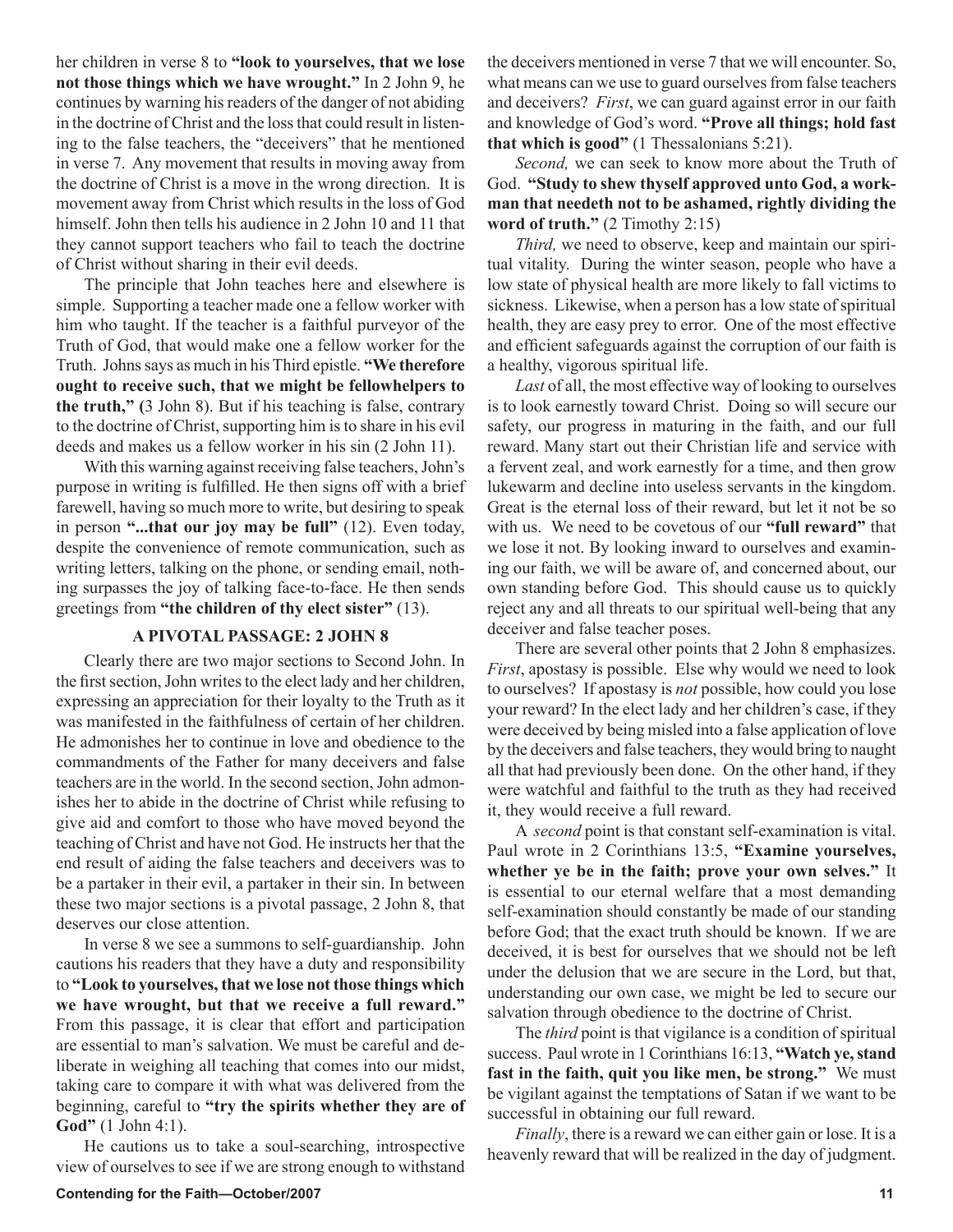The danger of losing this reward by the failure to abide in the doctrine of Christ, or by giving aid and comfort to those who endanger our fellowship with God, is enough to warrant John's warning: **"Look to yourselves."**

That which the elect lady and her children stood in danger of losing was the most priceless possession they had: the salvation of their souls. Likewise, we need to know that we too are in danger of losing our own salvation when we will *not* abide in the doctrine of Christ and seek to aid, comfort and fellowship deceivers and false teachers. We need to understand that when one *knowingly*, *willfully* and *adamantly* fellowships a false teacher, he is a partaker of his evil deed, a partaker of his sin. When a person will *not* renounce his fellowship of known false teachers, he, by implication of his actions, teaches that one may fellowship false teachers; and that is contrary to the scriptures, and more specifically to the teachings of 2 John 9-11. He has then become a heretic and Paul, by inspiration of the Holy Spirit, wrote in Titus 3:10, **"A man that is an heretick after the first and second admonition reject."** And if a man encourages others to continue in fellowship with a known false teacher, he has become a stumbling block and will answer for that sin.

Of course, the people being influenced have free will and must answer for allowing themselves to be deceived. Yet some men, whether it is merited or not, have much influence within the church by their teaching or preaching position—and people look to them for advice, and listen to their teachings, and observe their actions—and people are deceived. How does this happen? To quote one such man in his own words from the 1994 Denton Lectures book, page 494, and substituting only the word Millerism in place of Ketchersidism, he said:

However, some preachers who were very strong in the Truth and well respected have now gone over to Millerism, and some members of the church cannot bring themselves to see that such men change. Therefore, these men are being able to deceive the hearts of those weak in the faith and/or unlearned in the Scriptures.

I could not have explained any better in my own words *how* this deception happens. The author of the previous quote is brother Curtis Cates. He understands exactly how the deceiving of the weak takes place—and yet he upholds Dave Miller, a known false teacher, in fellowship.

In these troublesome times we need to examine closely whose hands we uphold in fellowship. We need to look to ourselves: in self-examination, at our standing with God, and with whom we are in fellowship; then, we need to correct any wrongs in our spiritual life and seek diligently to receive our eternal reward.

### **CONCLUSION**

As we close our study of Second John, it is hoped that you are left with a strong sense of the need to walk in the Truth in love and to be very careful about those teachers to whom we give our support. We need to heed the call of our Savior recorded by the apostle John wherein he said, **"Ye are my**  **friends, if ye do whatsoever I command you"** (John 15:14) rather than compromise with deceivers and false teachers.

It is important that we teach people to assemble for worship, to give of their means generously, and to live righteously; but we should not be content to stop there. It is vital for us to teach the word of God and instill its precepts into the hearts of men. We must uphold the truth against false doctrine and **"earnestly contend for the faith which was once delivered unto the saints"** (Jude 3). It is essential that we create within people a respect and love for the teachings of the Bible in general, and the doctrine of Christ in particular, a respect and love that exceeds *all* other loyalties they may hold—including loyalties to men, schools and other works of the church. And everyday we need to look to ourselves and ask, "How is our walk today? Are we walking according to the doctrine of Christ concerning truth in love?"

### **END NOTES**

1. All quotations are from the King James Version.

2. *The Pulpit Commentary* (Wm. B. Eerdmans Publishing Co., 1950),

Volume 22, The Epistles Of John, p. *i.*

3. Guy N. Woods, *A Commentary on the New Testament Epistles of Peter, John and Jude* (Gospel Advocate Co., 1968), Volume VII, pp. 332-333.

5. Norman L. Geisler and William E. Nix, *A General Introduction to the Bible, Revised and Expanded* (Moody Press, 1968, 1986), p. 300.

6. Adam Clarke, *Commentary on the Whole Bible,*Volume VI, (Carlton and Porter, 1829), p. 934.

7. *Hypotyposes, The Ante-Nicene Fathers,* Volume II (Wm. B. Eerdmans Publishing Co., 1963), p. 576.

9. Merrill C. Tenney, *New Testament Survey* (Wm. B. Eerdmans Publishing Co., 1961), p. 376.

10. Woods, p. 334.

11. Tenney, pp. 376-377.

12. A.T. Robertson, *Word Pictures in the New Testament,* Volume VI, (Broadman, 1933), p. 254.

> **—3315 La Seine Lane Spring, TX 77388 jacste@swbell.net**



<sup>4.</sup> Ibid, p. 333.

<sup>8.</sup> Woods, p. 338.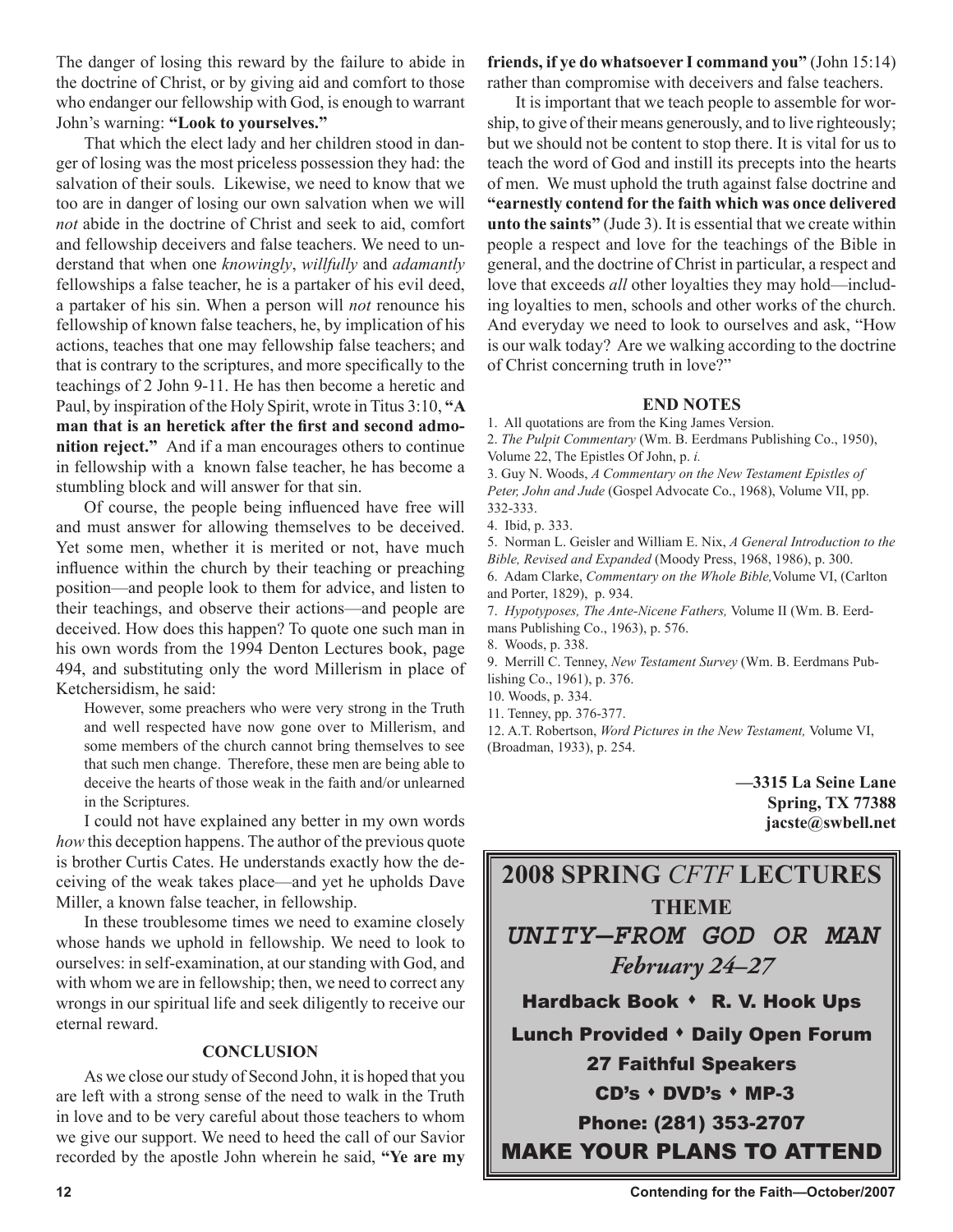### **ON CHARACTER AND REPUTATION**

### **Tim Nichols**

Reputation isn't everything. Character is much more important. A reputation that is gained without character is hypocrisy. A reputation that grows out of a good character is simply giving honor to whom honor is due. Character is within your power. Reputation is a thing over which you have little control. Character cannot be taken away from you by any man. Reputation can be stolen from you by liars.

Striving for character is strength. Aiming solely at reputation is weakness. Character endures difficulty. Reputation seekers are confused when difficulty arises. Character seeks to do what is right. Reputation seekers seek to do what is acceptable to the most mortals. Integrity, honesty, clarity, and honor are valued by men and women of character. Vagueness, indistinct communication, and craftiness are hallmarks of reputation seekers. The man with character can stand alone when duty calls upon him to do so.

The reputation seeker will not stand alone under any circumstances. The man with character tries to speak the truth clearly and honestly and openly invites others to examine it. The reputation seeker aims at acceptance and therefore makes vague statements that can be interpreted in ways acceptable to the hearer. The man of character speaks the truth as clearly and kindly as he is able at all times and under all circumstances. The reputation seeker speaks the truth with boldness only when he is assured that those who are significant to him will applaud.

The man of character is often out in front, regardless of who is following. The reputation seeker cannot lead the way because he cannot move in any direction until he is assured that the army is already headed that way.

The reputation seeker is confused by the man of character. He tends to assume that all men are motivated as he is, and he attempts to manipulate others by dangling before them the golden carrot of approval and by goading them on with the spear of disapproval. His arguments are often shallow, and when he cannot convince others with reasonable discussion, he attempts to intimidate with threats of harming the reputation of the man of character. He is shocked, perturbed, and disgusted when his petty attempts at coercion are ignored by the one who is examining his own heart and his own Bible rather than opinion polls.

The godly man of character has a genuine light that shines for all the world to see. When right-thinking men see it, they glorify God (Matt. 5:16). The reputation seeker has no real light, but he works very hard at giving the impression that he does. His artificial light changes color as it radiates in different directions. It is adjusted so that men who see it will glorify him.

Sometimes men of character deservedly own a fine reputation among men. This is desirable above great physical wealth (Prov.. 22:1). But a fine reputation is not to be desired above character. False teachers have always enjoyed fine reputations among some segment of the people (Luke 6:26). They, along with other hypocrites of their stripe, have traded character for reputation and have received the only reward they will ever see (Matt. 6:1–21).

 Only a man of character can "rejoice and be exceedingly glad" when he is wrongly persecuted and when men say all kinds of evil against him falsely because of his practice of Christianity (Matt. 5:10–12). The reputation seeker will fall apart at such times. Only the man of character can truly teach and practice the Truth without partiality (1 Tim. 5:21; Jam. 3:17). He is not moved by the potential influence of his hearers upon the opinions of others. He does not challenge the sins of those without influence while ignoring those of opinion leaders. All are treated equally by him. The reputation seeker "pets the big dogs" and kicks the helpless ones if doing so will please the "big dogs."

Reputation seekers tend to, sometimes subtly, point at their degrees and awards hanging on the walls and suggest that you ought to respect their opinions because they have been respected by influential men in high places. Men of character point at the Bible and suggest that God's word is alone worthy of your trust and that all opinions ought to be weighed upon God's scales.

Men of character are able to say, "I was mistaken" when

### **2007 SPRING CFTF LECTURES CD'S, DVD'S, MP3, AND VIDEO RECORDINGS**  If you wish to order any of the recordings, available in various formats, contact **Jim Green 2711 Spring Meade Blvd. Columbia, TN 38401 PHONE**: (**931) 486–1364** www.jgreencoc-video-ministry.com email at jgreencoc1986@yahoo.com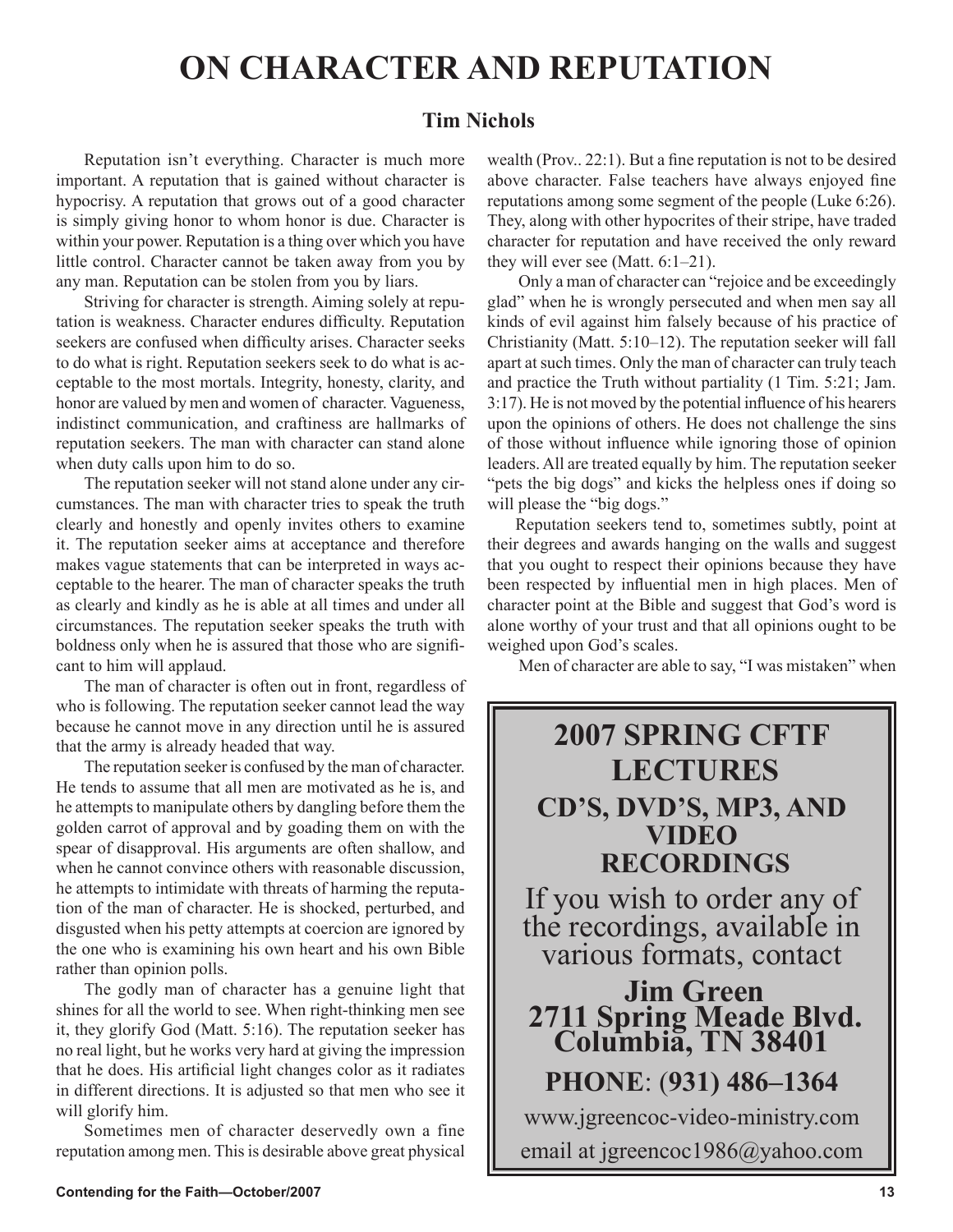they are able to discover errors in themselves. They clearly defend what they have said or done when they are accused of errors that they themselves cannot detect. Reputation seekers, on the other hand, are quick to say that they have been "taken out of context," even when their words clearly mean what they appear to mean when placed in their context. Their "clarifications" are often very imprecise and unclear. Since many approved of them for what they did say, they cannot retreat from it. Since some disapprove of what they said, they cannot directly own it. Their fence-straddling seldom wins for them the approval of both sides, and it often backfires and causes them to earn the displeasure of both. Honesty and consistency go out the window when reputation is the goal. They are obvious and apparent when character is the objective.

Work to become a man or woman of character. Begin on the inside. The outside will follow. Those who love truth and right, though they be few, will love you. God will love and reward you. When you look in the mirror, you will be able to approve of what you see. The transient applause of men cannot match the authentic approval of Heaven or that of your own conscience.

> **—Route 1, Box 206A Burlington, West Virginia 26710**

### **Gift Subscriptions Do you know of an individual or a church**

**that needs to be made aware of the false doctrines and teachers that are troubling the Lord's church today? If you do, why not give them a subscription to** *CFTF***?**

### **SUBSCRIPTION PLANS**

**Single subs., One Year, \$14.00; Two Years, \$24.00; Five One-Year Subs., \$58.00. Whole Congregation Rate: Any congregation entering each family of its entire membership with single copies being mailed directly to each home receives a \$3.00 discount off the Single Sub. Rate, i.e., such whole congregation subs. are payable in advance at the rate of \$11.00 per year per family address. Foreign Rate: One Year \$30.00.**

| family address. Foreign Rate: One Year \$30.00.                                          |  |  |  |  |
|------------------------------------------------------------------------------------------|--|--|--|--|
| <b>MAIL SUBSCRIPTIONS TO:</b><br><b>P.O. BOX 2357</b><br><b>SPRING, TEXAS 77383-2357</b> |  |  |  |  |
|                                                                                          |  |  |  |  |
| 1 Yr. 2 Yrs.                                                                             |  |  |  |  |
| <b>NAME</b>                                                                              |  |  |  |  |
| <b>ADDRESS</b>                                                                           |  |  |  |  |
| <b>CITY</b><br><b>STATE</b>                                                              |  |  |  |  |
| ZIP                                                                                      |  |  |  |  |

### **A TRIP DOWN MEMORY LANE WITH TOMMY J. HICKS**

### **Dub McClish**

Tommy J. Hicks stated the following in his April 13, 1988, lecture on the SW Lectures:

Folks, don't misunderstand me. There is nothing that breaks our heart more than to see our brethren, whom we love, either put up with apostasy or participate in apostasy. But, I'll stand just as strongly against my grandfather, my father, or my daughters if they go into error. And, if anyone challenges my love for them, let me tell you, they just don't know.

 There are a number of us who are deeply, seriously concerned about brother Maxie Boren. I never expect to hear Maxie Boren teach false doctrine. But, I never dreamed that I would hear Maxie Boren defending Jon Jones and the Richland Hills Church of Christ in Forth Worth. I sat in Maxie's office. I've talked with him on other occasions. He'll tell you, "I don't agree with them." But Maxie, what are you going to do about it? If you will, stop and think about this whole idea of just sitting back and twiddling our thumbs, saying, "I don't like it, but I can't do anything about it."

 A few years ago, when I was preaching in Visalia, California, an incident occurred (and I had forgotten about it until recently) in which we had a problem. Marriage, divorce, and remarriage reared its head there, as far a being a doctrinal issue. Approximately 50% of the congregation decided they wanted to go ahead and live in adultery. I'm telling you that many people in the congregation were living in adultery, or had children living in adultery. A lot of the people out there loved, respected Maxie Boren. They called him for counsel—"how do we get these people to come back?" I called him. And, I certainly am not misrepresenting this conversation. Maxie said, "I preach exactly what you preach on the subject of marriage, divorce, and remarriage." But, he said, "What you've got to realize is, there is a difference between the 'ideal' and the 'real'." And, I asked Maxie, "You mean we cannot practice what we preach?"

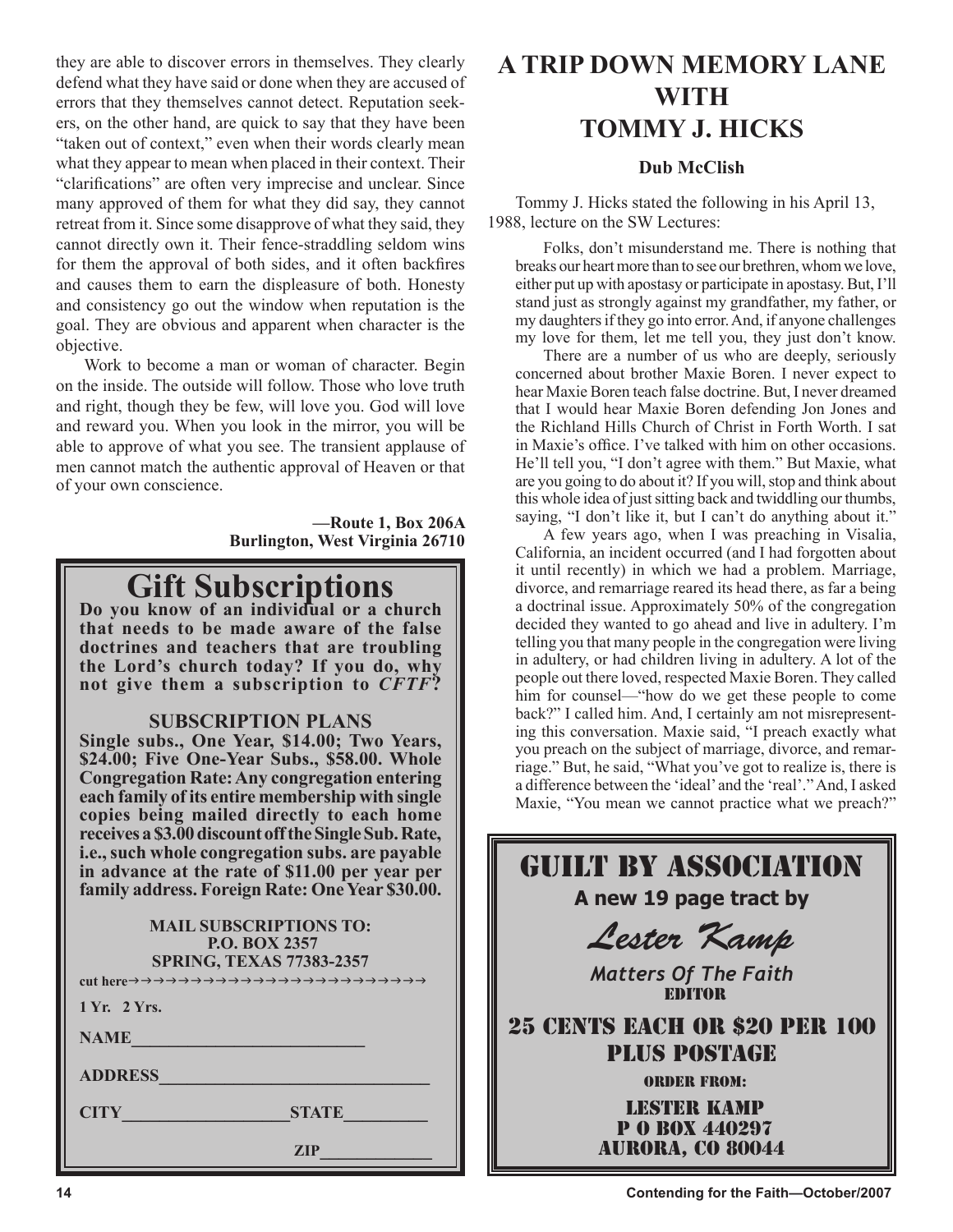Folks, if we had 10,000 Maxie Borens (and so help me, I love that man), but if we had 10,000 men like Maxie Boren, the church would go to hell in a hand basket, because he is not going to publicly take a stand against doctrinal error. He'll not call call names. He'll not specify individuals and congregations., And, quite frankly, I'm just about to grow weary of hearing how much he loves everyone. I don't know if he is trying to convince us or himself. But, let me tell you this. No one loves anyone unless he warns him when that man is in danger.

His lecture caused quite a stir, in fact, so much of a stir with the elders where he preached at the time (the Handley congregation, long-time supporters of Brown Trail where Maxie was the preacher), that it cost Tommy his job. Some observations:

1. Tommy's words about brother Boren have proved to be true many times over.

2. Tommy's words about "taking a stand" were Scripturally accurate.

3. Tommy boasted about his own willingness to strongly, publicly stand for Truth, even against family members.

4. Tommy disappeared from the "take-a-stand-at-whatevercost" brotherhood "radar screen" two years ago.

Like Maxie Boren, he is (at least was) willing to say in private that he opposes Dave Miller's errors. He wrote to Kent Bailey on July 26, 2005:

*Specifically, regarding the false doctrines in which Dave Miller involved himself (i.e., elders "re-evaluation" doctrine and the marriage/divorce "intent" doctrine a la Everett Chambers), we stand with you and every other sound brother in opposition to them.* 

However, who can cite a single instance in which Tommy has expressed **PUBLIC** opposition to Miller and his errors, **SINCE** July 2005? As the old song says, "No not one." Contrariwise, he has implicitly **PUBLICLY** endorsed Miller's errors by continuing to bid Godspeed to a host of Miller's defenders (signers of the AP "Statement of Support"). So, perhaps we should say of (and to) the post–2005 Tommy Hicks:

*There are a number of us who are deeply, seriously concerned about brother Tommy Hicks. I never expect to hear*  *Tommy Hicks teach false doctrine. But, I never dreamed that I would hear Tommy Hicks implicitly defending Dave Miller and those institutions that are bidding him Godspeed in Fort Worth, Montgomery, Memphis, Dalton, Dyersburg, Pulaski, West Palm Beach, Austin, San Antonio, and Schertz. Tommy'll tell you, "I don't agree with Miller." But Tommy, what are you going to do about it? If you will, stop and think about this whole idea of just sitting back and twiddling our thumbs, saying, "I don't like it, but I can't do anything about it.*

*Folks, if we had 10,000 Tommy Hickses (and so help me, I love that man), but if we had 10,000 men like Tommy Hicks, the church would go to hell in a hand basket, because he is not going to publicly take a stand against the doctrinal errors of Dave Miller, which his "buddyhood" are determined to support (especially his fellow TGJ, Inc., Board members).*

It is too bad that in so many cases the backbone of brethren has been disconnected from their jaw bone.

> **—908 Imperial Denton, TX 76201 tgjoriginal@verizon.net**

#### **GRAGAGAGAGAGAG**

*As a young preacher I was greatly impressed when, about 35 years ago during the old F-HC lectures, I heard the late Franklin Camp point out with much emphasis what he considered to be the greatest single danger to faithful brethren growing weary in fighting the Lord's battles. His comments I never forgot. From that day forward, I better understood Paul's words, "And let us not be weary in well doing: for in due season we shall reap, if we faint not" (Gal. 6:9; also see Luke 18:1; 2 Cor. 4:1, 16; Heb. 12:3; 1 Cor. 15:58; Rev. 2:10). With age his sage advice is even more appreciated.*

*With some there is also the desire for success as the world defines success. They seek a place of prominence in the church. Balaam's old sin, the hunger for money, grows and the subtle digression from honesty into dishonesty matures. Then the time comes when what we thought never would happen does .*

*Though they are sad thoughts, the preceding article by brother McClish documents the changes in bro. Hicks conduct. But he is not the only one to change. Such change is indicative of what has happened to several brethren in recent years their faith in God and Godly things was put to the test and, sadly, they failed. What a lesson for all! —Editor* 

### **2007** *CONTENDING FOR THE FAITH* **SPRING CHURCH OF CHRIST LECTURESHIP BOOK "FELLOWSHIP—FROM GOD OR MAN" \$17.00 PLUS \$3.00 S&H**

**SEND ALL ORDERS WITH PAYMENT TO:**

(Add \$3.00 per book S&H .

TX residents add 7.25% tax) *CONTENDING FOR THE FAITH*

P.O. BOX 2357 • SPRING, TEXAS 77383-2357